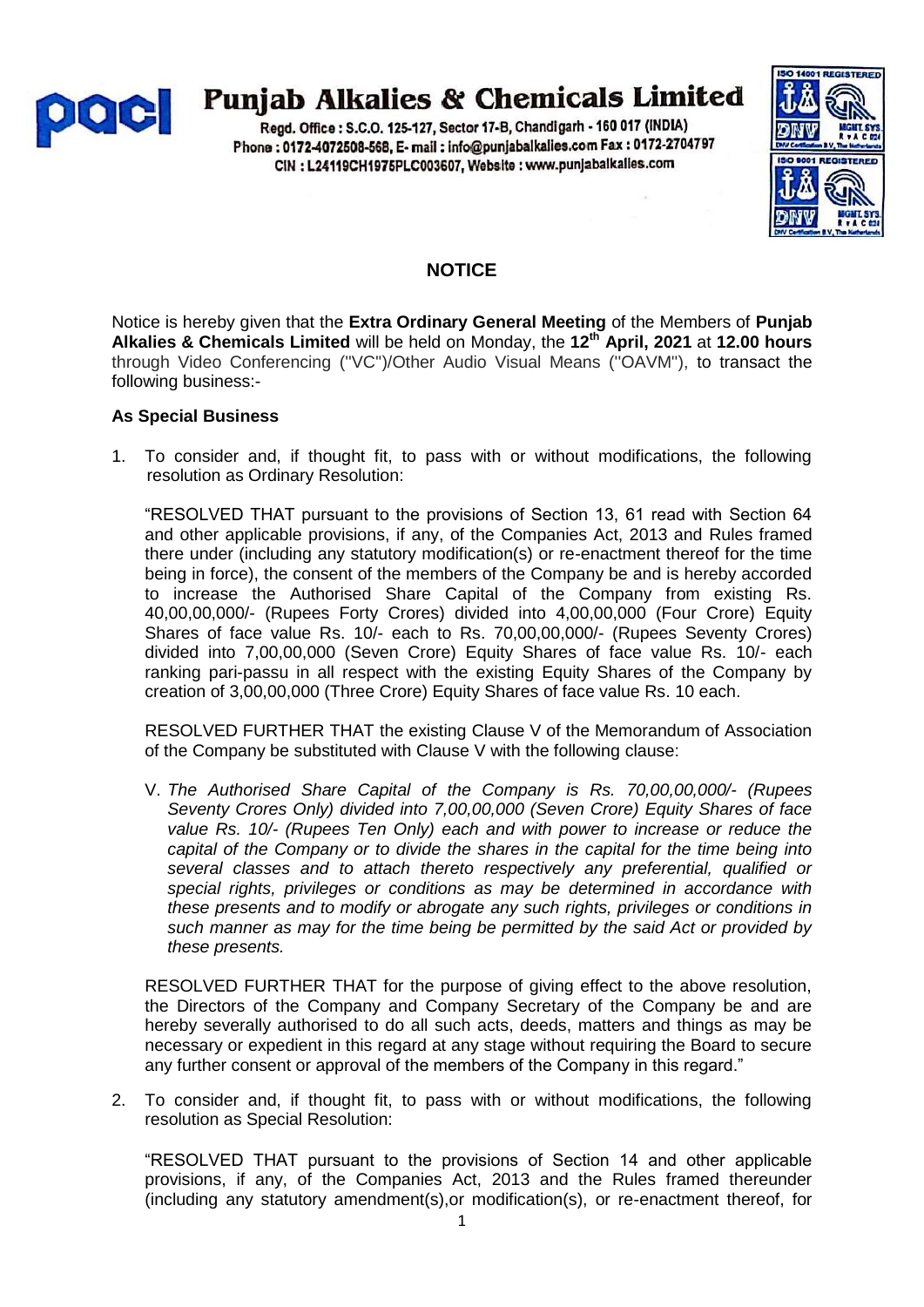the time being in force), the consent of the members of the Company be and is hereby accorded to substitute the Article No. 5 of the Articles of Association of the Company consequent upon the increase of authorised share capital of the Company with the following Article 5:

*5. The Authorised Share Capital of the Company is Rs. 70,00,00,000/- (Rupees Seventy Crores Only) divided into 7,00,00,000 (Seven Crore) Equity Shares of face value Rs. 10/- (Rupees Ten Only) each and with power to increase or reduce the capital of the Company or to divide the shares in the capital for the time being into several classes and to attach thereto respectively any preferential, qualified or special rights, privileges or conditions as may be determined in accordance with these presents and to modify or abrogate any such rights, privileges or conditions in such manner as may for the time being be permitted by the said Act or provided by these presents.*

RESOLVED FURTHER THAT for the purpose of giving effect to the above resolution, the Directors of the Company and Company Secretary of the Company be and are hereby severally authorised to do all such acts, deeds, matters and things as may be necessary or expedient in this regard at any stage without requiring the Board to secure any further consent or approval of the members of the Company in this regard."

3. To consider and, if thought fit, to pass with or without modifications, the following resolution as Special Resolution:

"RESOLVED THAT pursuant the provisions of Section 42, 62 and other applicable provisions, if any, of the Companies Act, 2013 and the Rules framed thereunder (including any statutory amendment(s),or modification(s), or re-enactment thereof, for the time being in force), Securities and Exchange Board of India (Issue of Capital and Disclosure Requirements), Regulations, 2018 (the "SEBI ICDR Regulations"), and the provisions in the Memorandum and Articles of the Association of the Company, and subject to the approvals, consents, permissions and sanctions of the Securities and Exchange Board of India ("SEBI"), Reserve Bank of India ("RBI"), Stock Exchanges and any other concerned authorities, as may be necessary, and subject to such conditions and modifications as may be prescribed or imposed by any of the aforementioned authorities while granting such approvals, consents, permissions and sanctions, which may be agreed to by the Board of Directors of the Company (hereinafter referred to as the "Board" which term shall be deemed to include any committee of directors duly constituted or to be constituted thereof to exercise its powers conferred by this resolution), the consent of the members of the Company be and is hereby accorded to create, offer, issue and allot, in one or more tranches, at such time or times as the Board may in its absolute discretion thinks fit, 75,00,000 fully paid up equity shares of the Company having face value of Rs.10/- each at Rs.60/- (Rupees Sixty only) per equity share which is at a premium to the minimum price calculated in accordance with Regulation 164 of the SEBI ICDR Regulations, to Durva Infratech LLP ("Proposed Allottee"),who shall be classified as public category shareholder, on preferential basis/ private placement basis for consideration other than cash.

RESOLVED FURTHER THAT the consideration other than cash shall be in form of purchase of plant and machinery on EPC basis for setting up of captive power plant by the Company.

RESOLVED FURTHER THAT in accordance with the provisions of the SEBI ICDR Regulations, the "Relevant Date" for the purpose of calculating the price of Equity Shares to be issued in terms hereof shall be  $12<sup>th</sup>$  March, 2021 being the date 30 days prior to the date of Extra Ordinary General Meeting.

RESOLVED FURTHER THAT the Equity Shares to be issued and allotted pursuant to this resolution shall be subject to the provisions of the Memorandum and Articles of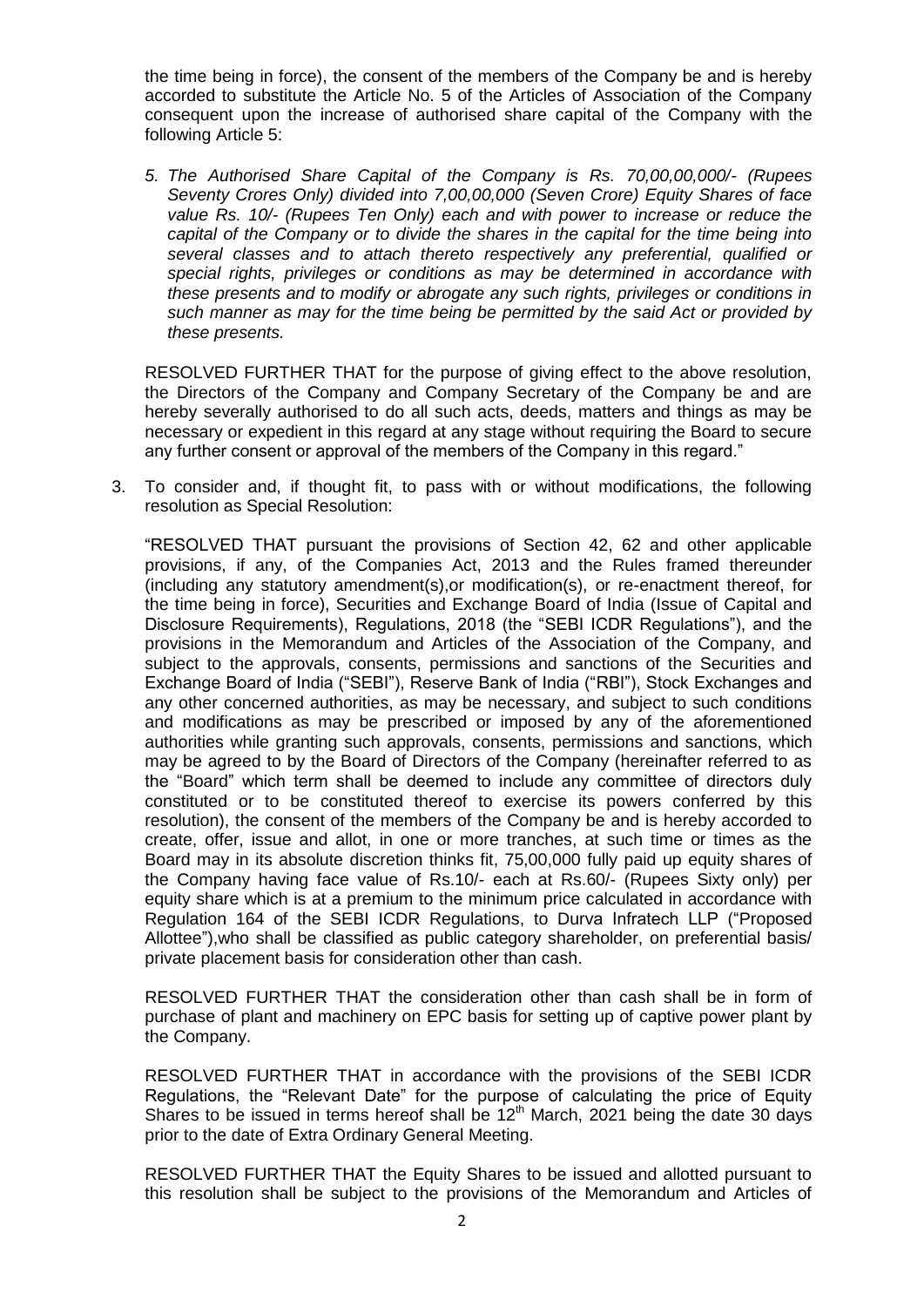Association of the Company and shall rank pari-passu with the existing equity shares of the Company in all respects.

RESOLVED FURTHER THAT the Equity Shares to be so issued and allotted as above, shall be under lock in for such period as may be prescribed under Chapter V of the SEBI ICDR Regulations.

RESOLVED FURTHER THAT the Equity Shares to be so issued and allotted as above, shall be in a dematerialised form and be listed and traded on all the stock exchanges on which the existing Shares of the Company are listed.

RESOLVED FURTHER THAT for the purpose of giving effect to this resolution, the Directors of the Company and Company Secretary be and are hereby authorised severally to do all such acts, deeds, matters and things as it may in its absolute discretion consider necessary, desirable or expedient including application to Stock Exchanges for obtaining of in-principle approval, listing of shares, filing of requisite documents with the Registrar of Companies, National Securities Depository Limited (NSDL), Central Depository Services (India) Limited (CDSL) and/ or such other authorities as may be necessary for the purpose, to resolve and settle any questions and difficulties that may arise in the proposed issue, offer and allotment of the said Equity Shares, utilization of issue proceeds, signing of all deeds and documents as may be required without being required to seek any further consent or approval of the members."

4. To consider and, if thought fit, to pass with or without modifications, the following resolution as Special Resolution:

"RESOLVED THAT pursuant to the provisions of Section 42, 62 and other applicable provisions, if any, of the Companies Act, 2013 and the Rules framed thereunder (including any statutory amendment(s),or modification(s), or re-enactment thereof, for the time being in force), the consent of the members of the Company, Securities and Exchange Board of India (Issue of Capital and Disclosure Requirements), Regulations, 2018 (the "SEBI ICDR Regulations"), and the provisions in the Memorandum and Articles of the Association of the Company, and subject to the approvals, consents, permissions and sanctions of the Securities and Exchange Board of India ("SEBI"), Reserve Bank of India ("RBI"), Stock Exchanges and any other concerned authorities, as may be necessary, and subject to such conditions and modifications as may be prescribed or imposed by any of the aforementioned authorities while granting such approvals, consents, permissions and sanctions, which may be agreed to by the Board of Directors of the Company (hereinafter referred to as the "Board" which term shall be deemed to include any committee of directors duly constituted or to be constituted thereof to exercise its powers conferred by this resolution), the consent of the members of the Company be and is hereby accorded to create, offer, issue and allot, in one or more tranches, at such time or times as the Board may in its absolute discretion thinks fit, by way of issue and allotment of 54,00,000 fully paid up equity shares of the Company having face value of Rs.10/- each at Rs.60/- (Rupees Sixty only) per equity share which is at a premium to the minimum price calculated in accordance with Regulation 164 of the SEBI ICDR Regulations, to the following persons / entities, who shall be classified as public category shareholders, on preferential basis/ private placement basis for cash consideration:

| Name of proposed allottee    | No. of shares |
|------------------------------|---------------|
| Plutus Wealth Management LLP | 25,00,000     |
| Hemlata Kamal Poddar         | 4,00,000      |
| Arun Kumar Poddar            | 4,00,000      |
| Anita Kedia                  | 2,00,000      |
| Anup Gupta                   | 2,00,000      |
| Nand Kishore Agrawal         | 2,00,000      |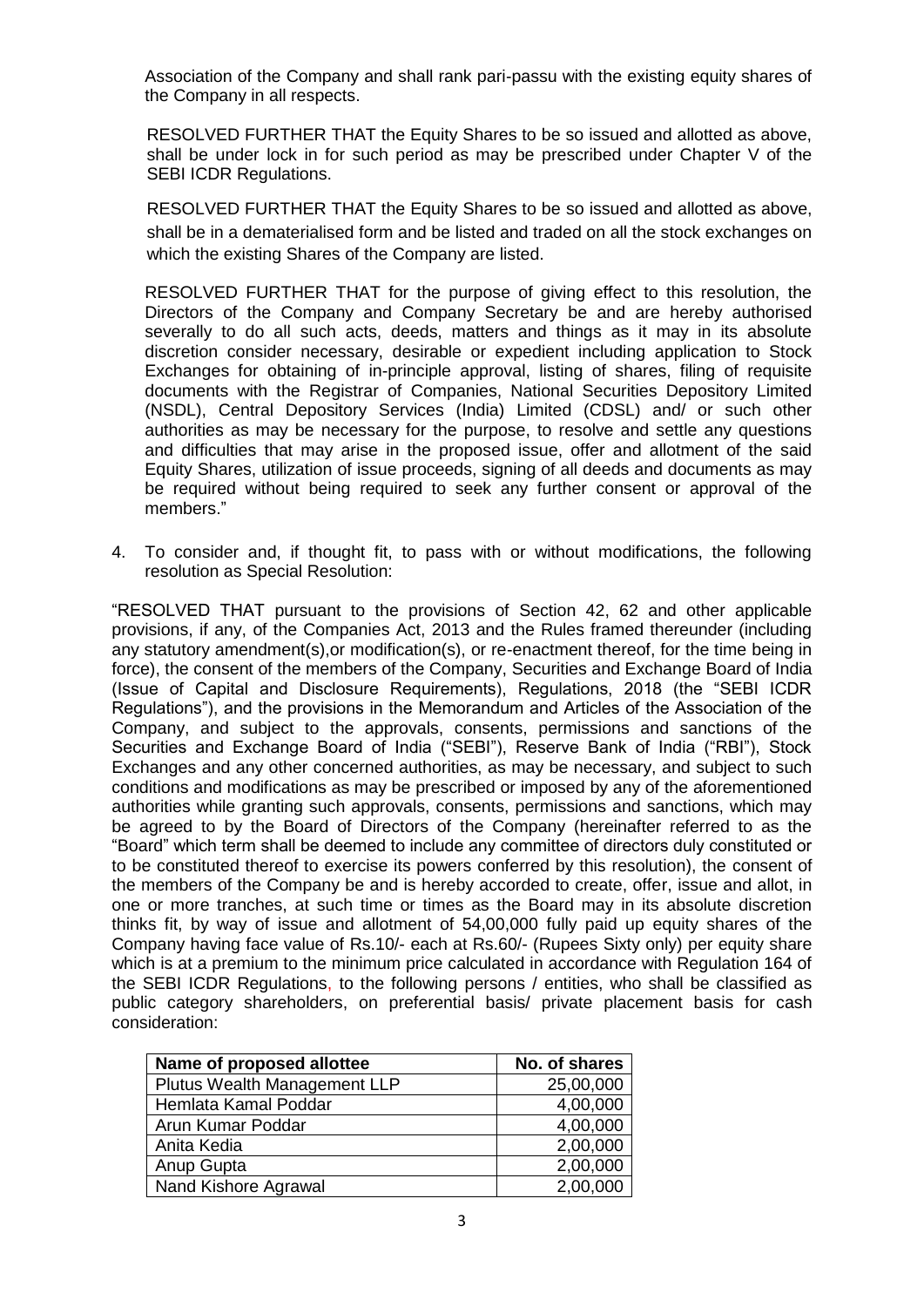| Rajesh Gadodia                    | 2,00,000  |
|-----------------------------------|-----------|
| Rajesh Kumar Agarwal              | 2,00,000  |
| Ratiraj Tibrewal                  | 2,00,000  |
| Shyamsunder Bharubaxn Mandawewala | 2,00,000  |
| Poonam Sunil Bagaria              | 2,00,000  |
| Amarjeet Singh Randhawa           | 2,00,000  |
| Amanpreet Sohi                    | 2,00,000  |
| Sameer Agarwal                    | 1,00,000  |
| <b>Total</b>                      | 54,00,000 |

RESOLVED FURTHER THAT in accordance with the provisions of the SEBI ICDR Regulations, the "Relevant Date" for the purpose of calculating the price of Equity Shares to be issued in terms hereof shall be  $12<sup>th</sup>$  March, 2021 being the date 30 days prior to the date of Extra Ordinary General Meeting.

RESOLVED FURTHER THAT the Equity Shares to be issued and allotted pursuant to this resolution shall be subject to the provisions of the Memorandum and Articles of Association of the Company and shall rank pari-passu with the existing equity shares of the Company in all respects.

RESOLVED FURTHER THAT the Equity Shares to be so issued and allotted as above, shall be under lock in for such period as may be prescribed under Chapter V of the SEBI ICDR Regulations.

RESOLVED FURTHER THAT the Equity Shares to be so issued and allotted as above, shall be in a dematerialised form and be listed and traded on all the stock exchanges on which the existing Shares of the Company are listed.

RESOLVED FURTHER THAT for the purpose of giving effect to this resolution, the Directors of the Company and Company Secretary be and are hereby authorised severally to do all such acts, deeds, matters and things as it may in its absolute discretion consider necessary, desirable or expedient including application to Stock Exchanges for obtaining of in-principle approval, listing of shares, filing of requisite documents with the Registrar of Companies, National Securities Depository Limited (NSDL), Central Depository Services (India) Limited (CDSL) and/ or such other authorities as may be necessary for the purpose, to resolve and settle any questions and difficulties that may arise in the proposed issue, offer and allotment of the said Equity Shares, utilization of issue proceeds, signing of all deeds and documents as may be required without being required to seek any further consent or approval of the members."

5. To consider and, if thought fit, to pass with or without modifications, the following resolution as Special Resolution:

"RESOLVED THAT in supersession of the earlier resolution passed by the shareholders of the Company in the Annual General Meeting held on 29<sup>th</sup> September, 2014 and pursuant to the provisions of Section 180(1)(c) and other applicable provisions, if any, of the Companies Act, 2013, and the Rules framed thereunder (including any statutory amendment(s),or modification(s), or re-enactment thereof, for the time being in force) and the Articles of Association of the Company, the consent of the members be and is hereby accorded to the Board of Directors of the Company (hereinafter referred to as the "Board" which term shall be deemed to include any committee thereof) for borrowing, from time to time, any sum or sums of monies which together with the monies already borrowed by the Company (apart from temporary loans obtained or to be obtained from the Company"s bankers in the ordinary course of business) may exceed the aggregate of the paid up capital of the Company and its free reserves, that is to say, reserves not set apart for any specific purpose, provided that the total amount so borrowed by the Board shall not at any time exceed Rs. 500 crores or the aggregate of the paid up capital and free reserves of the Company, whichever is higher.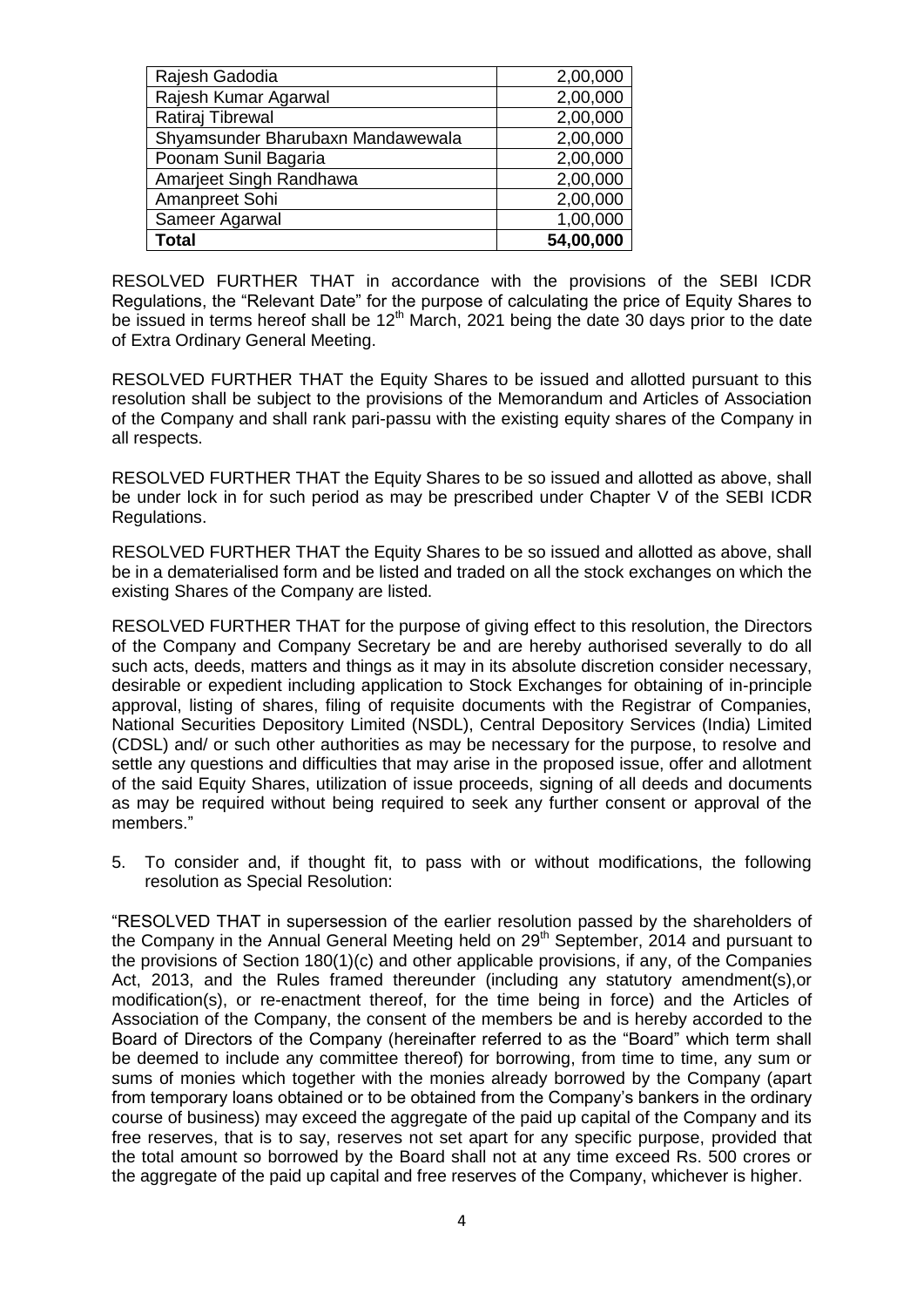RESOLVED FURTHER THAT the Board of Directors of the Company be and is hereby authorised to do all such acts, deeds and things, to execute all such documents, instruments and writings as may be required to give effect to this Resolution."

6. To consider and, if thought fit, to pass with or without modifications, the following resolution as Special Resolution:

"RESOLVED THAT pursuant to the provisions of Section 180(1)(a) and other applicable provisions, if any, of the Companies Act, 2013 and the Rules framed thereunder (including any statutory amendment(s),or modification(s), or re-enactment thereof, for the time being in force), consent of the members be and is hereby accorded to the Board of Directors of the Company (hereinafter referred to as the "Board" which term shall be deemed to include any committee thereof), to sell, mortgage and /or charge, in addition to the mortgages /charges created /to be created by the Company in such form and manner and with such ranking and at such time and on such terms and conditions as may be determined, on all or any of the movable and /or immovable properties of the Company, and /or the interest held by the Company in all or any of the movable and /or immovable properties, both present and future and /or the whole or any part of the undertaking(s) of the Company, together with the power to take over the management of business and concern of the Company in certain events of default, in favour of lender(s), agent(s), and trustee(s) for securing the borrowings of the Company availed /to be availed by way of loan(s) (in foreign currency and /or rupee currency) and securities (comprising fully /partly convertible debentures and /or nonconvertible debentures), issued /to be issued by the Company, from time to time, subject to the limits approved under Section 180(1)(c) of the Companies Act, 2013, from time to time, together with interest at the respective agreed rates, additional interest, compound interest in case of default, accumulated interest, liquidated damages, commitment charges, premium on prepayment, remuneration of the agent(s)and / or trustee(s), premium (if any) on redemption, all other costs, charges and expenses, including any increase as a result of devaluation /revaluation / fluctuation in the rates of exchange and all other monies payable by the Company in terms of the Loan Agreement(s),Heads of Agreement(s), Debenture Trust Deed(s) or any other agreement /document, entered into /to be entered into between the Company and the lender(s) /investor(s) /agent(s) and /or trustee(s), in respect of the said loans, borrowings /debentures and containing such specific terms and conditions and covenants in respect of enforcement of security as may be stipulated in that behalf and agreed to between the Company and the lender(s),agent(s) and /or trustee(s);

RESOLVED FURTHER THAT the Board of Directors of the Company be and is hereby authorized to do all such acts, deeds and things, to execute all such documents, instruments and writings as may be required to give effect to this Resolution."

Registered Office: Sector 17-B, Sector 17-B, Sector 17-B, Sector 17-B, Secretary Secretary Secretary Secretary Secretary Secretary Chandigarh-160 017

By Order of the Board of Directors

S.C.O.125-127, (SUGANDHA KUKREJA)

CIN: L24119CH1975PLC003607 Dated: March 16, 2021

# **NOTES:**

1. As you are aware, in view of the situation arising due to COVID-19 global pandemic, the general meetings of the companies shall be conducted as per the guidelines issued by the Ministry of Corporate Affairs (MCA) vide Circular No. 14/2020 dated April 8, 2020, Circular No.17/2020 dated April 13, 2020 and Circular No. 20/2020 dated May 05, 2020.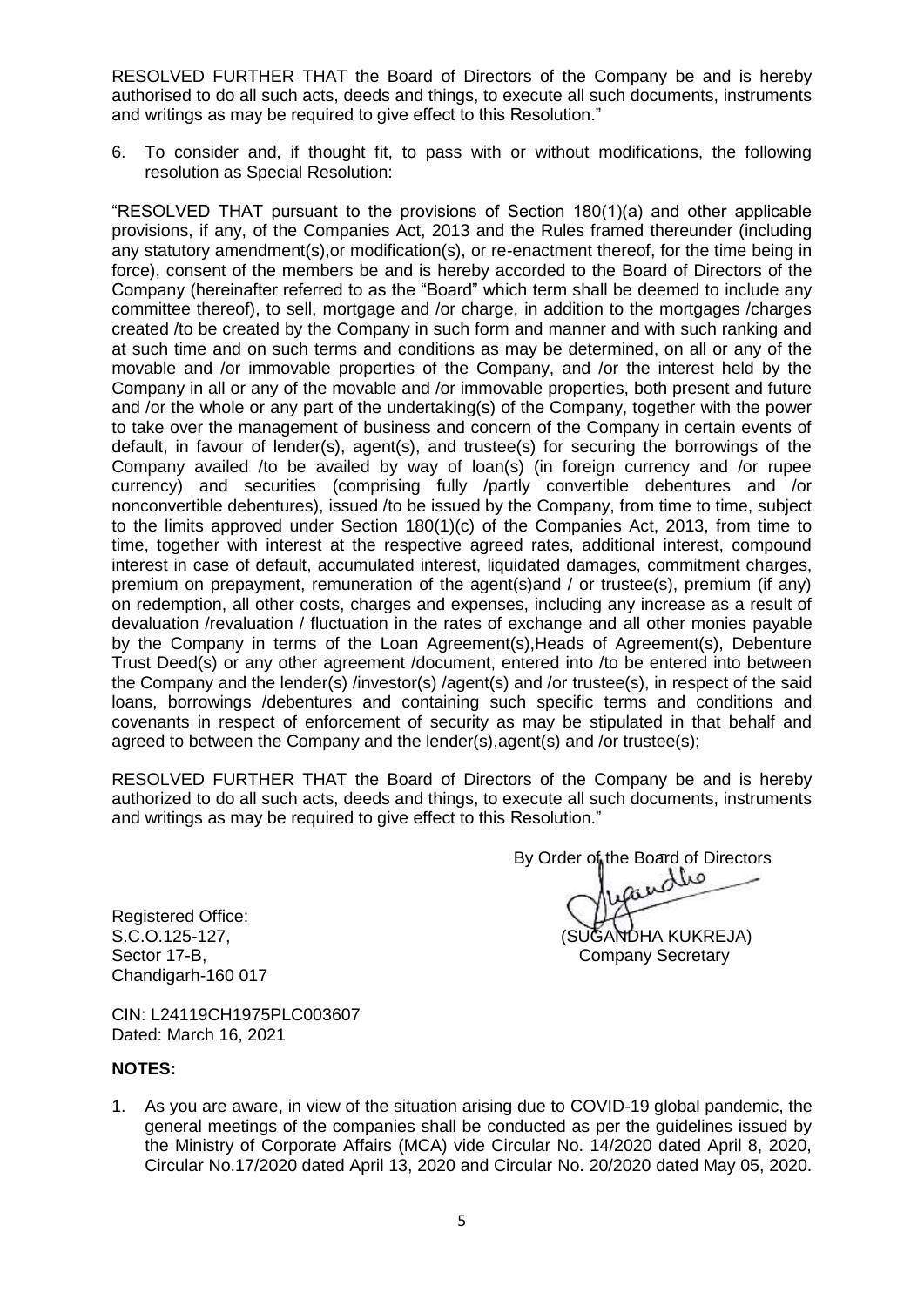The EOGM is being held through video conferencing (VC) or other audio visual means (OAVM). Hence, Members can attend and participate in the EOGM through VC/OAVM.

- 2. Pursuant to the provisions of Section 108 of the Companies Act, 2013 read with Rule 20 of the Companies (Management and Administration) Rules, 2014 (as amended) and Regulation 44 of SEBI (Listing Obligations & Disclosure Requirements) Regulations 2015 (as amended), and MCA Circulars dated April 08, 2020, April 13, 2020 and May 05, 2020 the Company is providing facility of remote e-voting to its Members in respect of the business to be transacted at the EOGM. For this purpose, the Company has entered into an agreement with Central Depository Services (India) Limited (CDSL) for facilitating voting through electronic means, as the authorized e-Voting's agency. The facility of casting votes by a member using remote e-voting as well as the e-voting system on the date of the EOGM will be provided by CDSL.
- 3. The Members can join the EOGM in the VC/OAVM mode 15 minutes before and after the scheduled time of the commencement of the Meeting by following the procedure mentioned in the Notice. The facility of participation at the EOGM through VC/OAVM will be made available to atleast 1000 members on first come first served basis. This will not include large Shareholders (Shareholders holding 2% or more shareholding), Promoters, Institutional Investors, Directors, Key Managerial Personnel, the Chairpersons of the Audit Committee, Nomination and Remuneration Committee and Stakeholders Relationship Committee, Auditors etc. who are allowed to attend the EGM/AGM without restriction on account of first come first served basis.
- 4. The attendance of the Members attending the EOGM through VC/OAVM will be counted for the purpose of ascertaining the quorum under Section 103 of the Companies Act, 2013.
- 5. Pursuant to MCA Circular No. 14/2020 dated April 08, 2020, the facility to appoint proxy to attend and cast vote for the members is not available for this AGM/EGM. However, in pursuance of Section 112 and Section 113 of the Companies Act, 2013, representatives of the members such as the President of India or the Governor of a State or body corporate can attend the EOGM through VC/OAVM and cast their votes through evoting.
- 6. In line with the Ministry of Corporate Affairs (MCA) Circular No. 17/2020 dated April 13, 2020, the Notice calling the EOGM has been uploaded on the website of the Company at www.punjabalkalies.com. The Notice can also be accessed from the websites of the Stock Exchange i.e. BSE Limited at www.bseindia.com. The EOGM Notice is also disseminated on the website of CDSL (agency for providing the Remote e-Voting facility and e-voting system during the EOGM) i.e. www.evotingindia.com.
- The EOGM has been convened through VC/OAVM in compliance with applicable provisions of the Companies Act, 2013 read with MCA Circular No. 14/2020 dated April 8, 2020 and MCA Circular No. 17/2020 dated April 13, 2020 and MCA Circular No. 20/2020 dated May 05, 2020.
- 8. Institutional investors, who are members of the Company are encouraged to attend and vote at the General Meeting through VC/OAVM facility. Corporate members intending to appoint their authorized representative pursuant to sections 112 and 113 of the Act, as the case may be, to attend the EOGM through VC or OAVM or to vote through remote e-voting are requested to send a certified copy of Board resolution to the scrutinizer by email at ajaykcs@gmail.com.
- 9. The Explanatory Statement pursuant to Section 102 of the Companies Act, 2013 in respect of business at item Nos. 1 and 6 is annexed.
- 10. Members are requested to notify immediately changes, if any, in their registered address to the Company or its Registrars & Share Transfer Agents, M/s. Beetal Financial &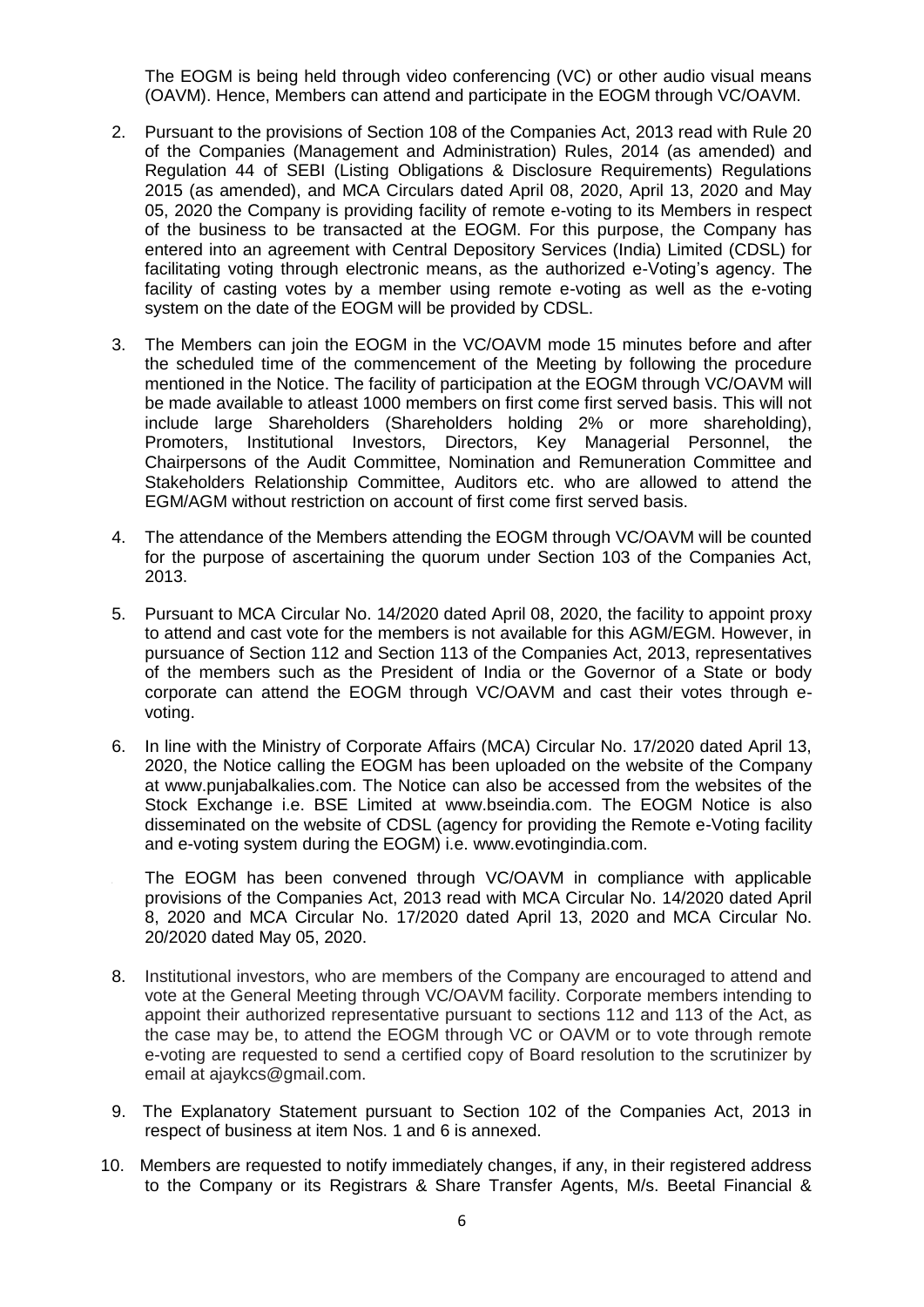Computer Services Private Limited, specifying full address in Block Capitals with PIN Code of the Post Office.

- 11. Members who have not registered their e-mail address and changes, if any, in the same, with the Company for the purpose of receiving notices, documents, Annual Reports and other shareholders' communications, etc., electronically, by e-mail, are requested to register their latest e-mail address, with (i) the Company or its Registrars & Share Transfer Agents in case of shares held in Physical Mode and (ii) the Company or its Registrars & Share Transfer Agents and/or their Depository through their Depository Participant in case of shares held in Dematerialised Mode; and send the 'Form for Registering E-mail Address' available on the Company's Website www.punjabalkalies.com, duly completed and signed, to the Company or its Registrars & Share Transfer Agents.
- 12. Members are requested to submit their Income Tax Permanent Account Number (PAN) details alongwith a self-certified copy of their PAN Card to (a) the Company or its Registrars & Share Transfer Agents in case of shares held in Physical Mode and (b) their Depository through their Depository Participant in case of shares held in Dematerialised Mode; in view of the Securities and Exchange Board of India's mandate.
- 13. Since the EOGM will be held through VC/OAVM, the Route Map is not required to be annexed in this to the Notice.
- 14. Pursuant to the provisions of Sections 107 and 108, read with the Companies (Management and Administration) Rules, 2014 read with notification GSR 207(E) dated 19<sup>th</sup> March 2015, and as per the guidelines issued by the Ministry of Corporate Affairs (MCA) vide Circular No. 14/2020 dated April 8, 2020, Circular No.17/2020 dated April 13, 2020 and Circular No. 20/2020 dated May 05, 2020 the Company is pleased to offer the option of remote and EOGM E-Voting facility to all the Members of the Company. For this purpose, the Company has entered into an agreement with Central Depository Services (India) Limited (CDSL). The Members can vote electronically either in advance during the e-voting period ("remote e-voting") or on the day of EOGM. The Company has appointed Mr. Ajay Arora, Practicing Company Secretary, (FCS No. 2191; CP No. 993) as Scrutinizer.

The Instructions for Shareholders For Remote E-Voting Are As Under:

- (i) The voting period begins on Friday,  $9<sup>th</sup>$  April, 2021 at 10.00 a.m. onwards and ends on Sunday,  $11<sup>th</sup>$  April, 2021 at 5.00 p.m. During this period, shareholders of the Company, holding shares either in physical form or in dematerialized form, as on the cut-off date i.e.  $6<sup>th</sup>$ April, 2021 may cast their vote electronically. The e-voting module shall be disabled by CDSL for voting thereafter.
- (ii) Shareholders who have already e-voted prior to the meeting date would not be entitled to evote at the meeting venue.
- (iii) The shareholders should log on to the e-voting website www.evotingindia.com.
- (iv) Click on "Shareholders" module.
- (v) Now enter your User ID
	- a. For CDSL: 16 digits beneficiary ID,
	- b. For NSDL: 8 Character DP ID followed by 8 Digits Client ID,
	- c. Shareholders holding shares in Physical Form should enter Folio Number registered with the Company. OR

Alternatively, if you are registered for CDSL"s EASI/EASIEST e-services, you can log-in at https://www.cdslindia.com from Login - [Myeasi](file:///C:/Users/Sugandha/Desktop/EOGM/Login - Myeasi) using your login credentials. Once you successfully log-in to CDSL's EASI/EASIEST e-services, click on e-Voting option and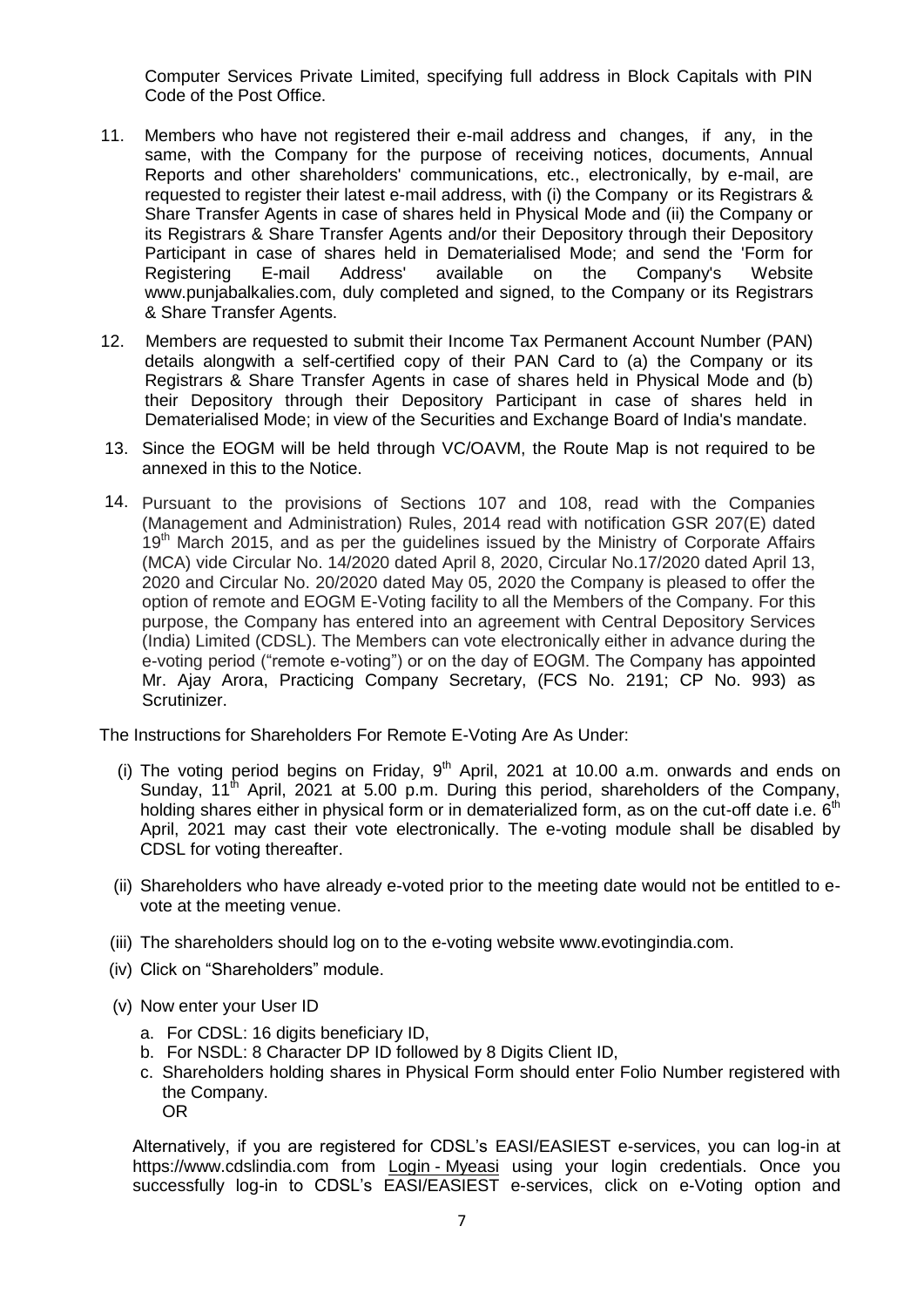proceed directly to cast your vote electronically.

- (vi) Next enter the Image Verification as displayed and Click on Login.
- (vii) If you are holding shares in demat form and had logged on to www.evotingindia.com and voted on an earlier e-voting of any company, then your existing password is to be used.
- (viii) If you are a first time user follow the steps given below:

For Shareholders holding shares in Demat Form and Physical Form

- PAN Enter your 10 digit alpha-numeric \*PAN issued by Income Tax Department (Applicable for both demat shareholders as well as physical shareholders)
	- Shareholders who have not updated their PAN with the Company/Depository Participant are requested to use the sequence number sent by Company/RTA or contact Company/RTA.

Dividend Bank Details recorded in your demat account or in the company records in order to login. Enter the Dividend Bank Details or Date of Birth (in dd/mm/yyyy format) as

OR Date of  $\bullet$  If both the details are not recorded with the depository or company please Birth (DOB) enter the member id /folio number in the Dividend Bank details field as mentioned in instruction (v).

- (ix) After entering these details appropriately, click on "SUBMIT" tab.
- (x) Shareholders holding shares in physical form will then directly reach the Company selection screen. However, shareholders holding shares in demat form will now reach "Password Creation" menu wherein they are required to mandatorily enter their login password in the new password field. Kindly note that this password is to be also used by the demat holders for voting for resolutions of any other company on which they are eligible to vote, provided that company opts for e-voting through CDSL platform. It is strongly recommended not to share your password with any other person and take utmost care to keep your password confidential.
- (xi) For shareholders holding shares in physical form, the details can be used only for e-voting on the resolutions contained in this Notice.
- (xii) Click on the EVSN for the "Punjab Alkalies & Chemicals Limited" on which you choose to vote.
- (xiii) On the voting page, you will see "RESOLUTION DESCRIPTION" and against the same the option "YES/NO" for voting. Select the option YES or NO as desired. The option YES implies that you assent to the Resolution and option NO implies that you dissent to the Resolution.
- (xiv) Click on the "RESOLUTIONS FILE LINK" if you wish to view the entire Resolution details.
- (xv) After selecting the resolution you have decided to vote on, click on "SUBMIT". A confirmation box will be displayed. If you wish to confirm your vote, click on "OK", else to change your vote, click on "CANCEL" and accordingly modify your vote.
- (xvi) Once you "CONFIRM" your vote on the resolution, you will not be allowed to modify your vote.
- (xvii) You can also take a print of the votes cast by clicking on "Click here to print" option on the Voting page.
- (xviii) If a demat account holder has forgotten the login password then Enter the User ID and the image verification code and click on Forgot Password & enter the details as prompted by the system.
- (xix) Shareholders can also cast their vote using CDSL"s mobile app "m-Voting**".** The m-Voting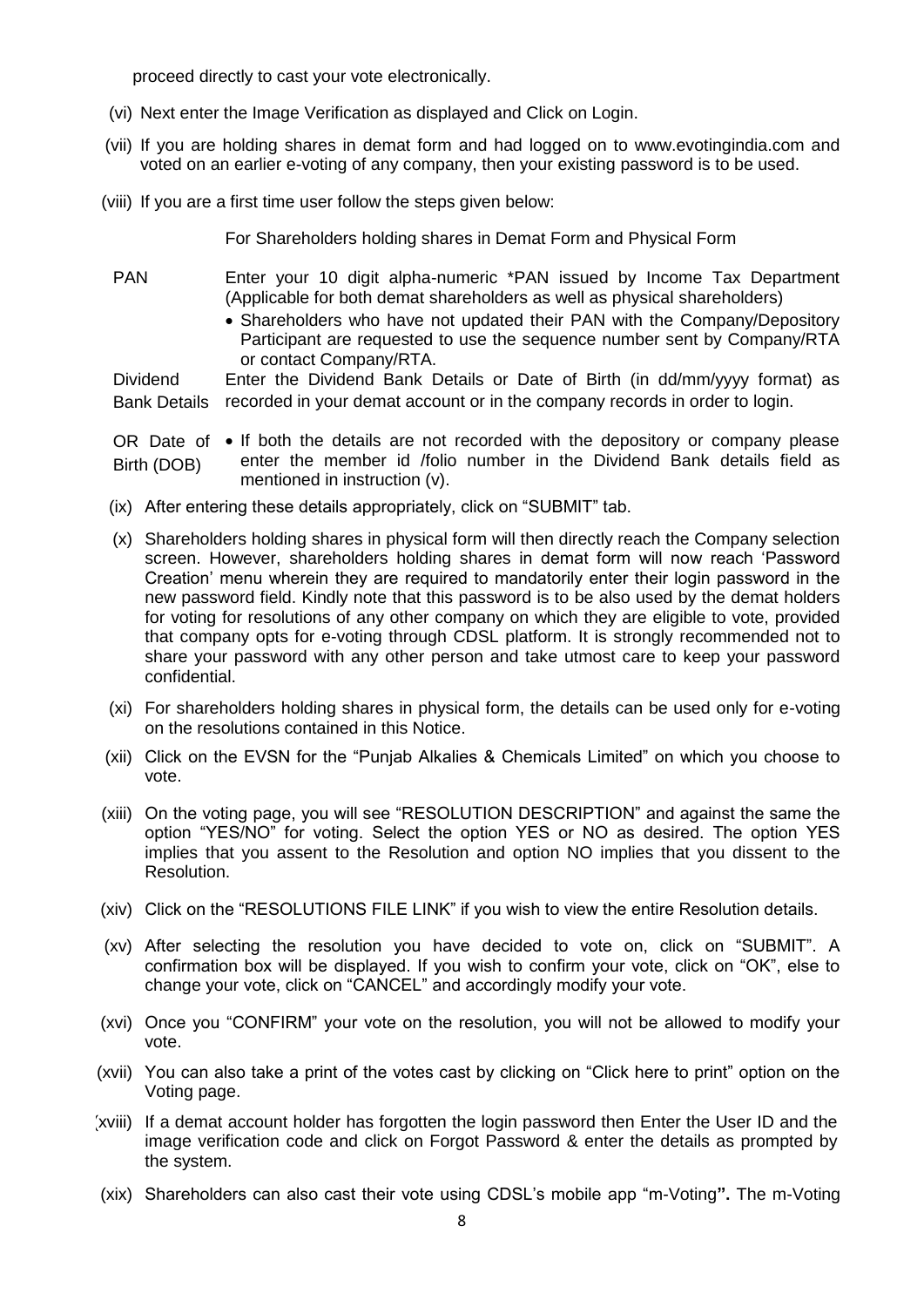app can be downloaded from respective Store. Please follow the instructions as prompted by the mobile app while Remote Voting on your mobile.

Process for those shareholders whose email addresses are not registered with the depositories for obtaining login credentials for E-voting for the RESOLUTIONS proposed in this Notice:

- 1. For Physical shareholders please provide necessary details like Folio No., Name of shareholder, scanned copy of the share certificate (front and back), PAN (self-attested scanned copy of PAN card), AADHAR (self-attested scanned copy of Aadhar Card) by email to beetalrta@gmail.com.
- 2. For Demat shareholders please provide Demat account details (CDSL-16 digit beneficiary ID or NSDL-16 digit DPID + CLID), Name, client master or copy of Consolidated Account statement, PAN (self-attested scanned copy of PAN card), AADHAR (self-attested scanned copy of Aadhar Card) to beetalrta@gmail.com.

Instructions for Shareholders attending the EOGM through VC/OAVM are as under:

- 1. Shareholder will be provided with a facility to attend the EOGM through VC/OAVM through the CDSL e-Voting system. Shareholders may access the same at https://www.evotingindia.com under shareholders/members login by using the remote e-voting credentials. The link for VC/OAVM will be available in shareholder/members login where the EVSN of Company will be displayed.
- 2. Shareholders are encouraged to join the Meeting through Laptops/ IPads for better experience.
- 3. Further shareholders will be required to allow Camera and use Internet with a good speed to avoid any disturbance during the meeting.
- 4. Please note that Participants Connecting from Mobile Devices or Tablets or through Laptop connecting via Mobile Hotspot may experience Audio/Video loss due to Fluctuation in their respective network. It is therefore recommended to use Stable Wi-Fi or LAN Connection to mitigate any kind of aforesaid glitches.
- 5. Shareholders who would like to express their views/ ask questions during the meeting may register themselves as a speaker by sending their request in advance atleast 10 days prior to meeting mentioning their name, demat account number/folio number, email id, mobile number at secretarial@punjabalkalies.com. The shareholders who do not wish to speak during the EOGM but have queries may send their queries in advance 10 days prior to meeting mentioning their name, demat account number/ folio number, email id, mobile number at secretarial@punjabalkalies.com. These queries will be replied to by the company suitably by email.
- 6. Those shareholders who have registered themselves as a speaker will only be allowed to express their views/ask questions during the meeting.

Instructions For Shareholders For E-Voting During the EOGM Are As Under:-

- 1. The procedure for e-Voting on the day of the EOGM is same as the instructions mentioned above for Remote e-voting.
- 2. Only those shareholders, who are present in the EOGM through VC/OAVM facility and have not casted their vote on the Resolutions through remote e-Voting and are otherwise not barred from doing so, shall be eligible to vote through e-Voting system available during the EOGM.
- 3. If any Votes are cast by the shareholders through the e-voting available during the EOGM and if the same shareholders have not participated in the meeting through VC/OAVM facility , then the votes cast by such shareholders shall be considered invalid as the facility of e-voting during the meeting is available only to the shareholders attending the meeting.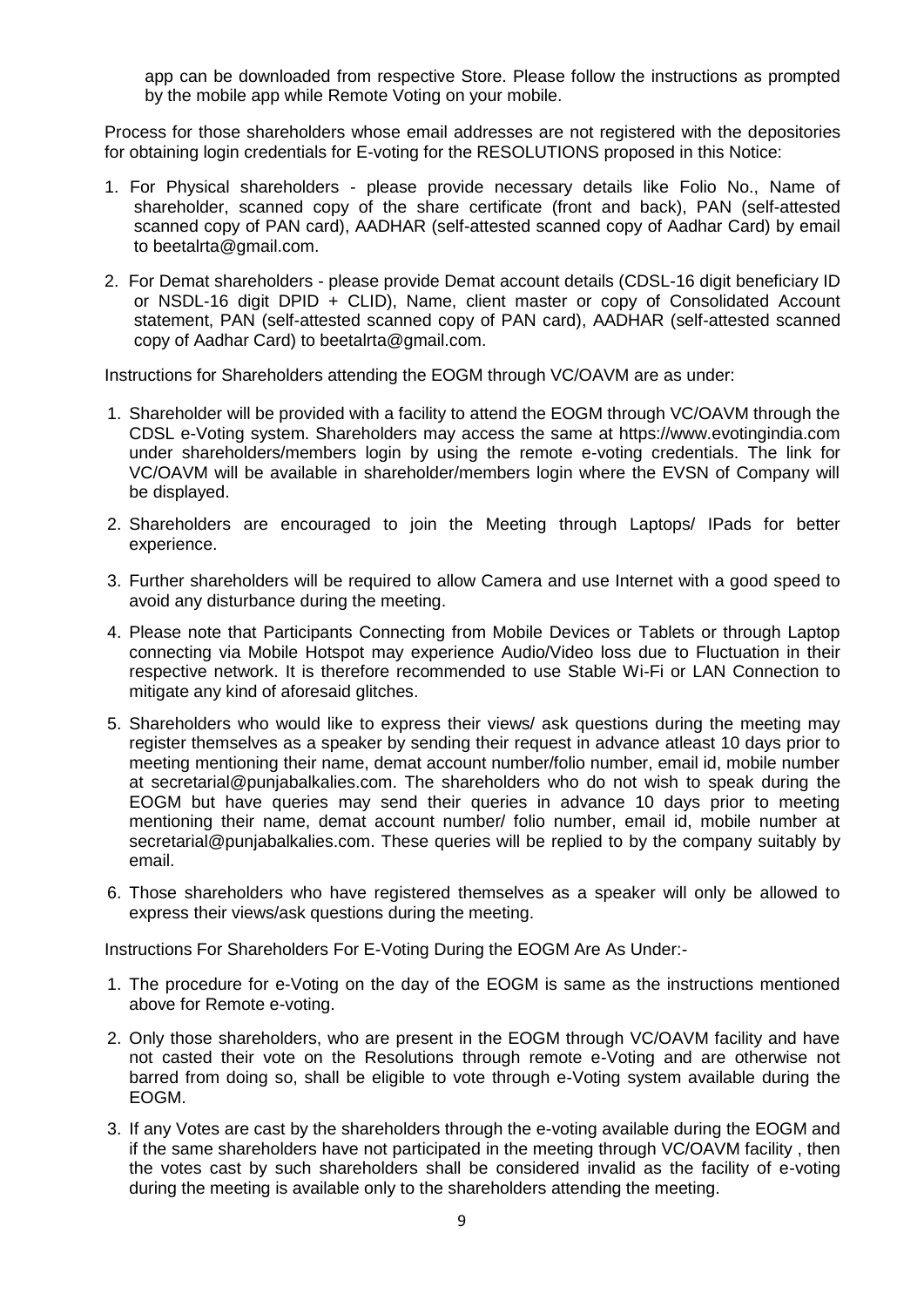4. Shareholders who have voted through Remote e-Voting will be eligible to attend the EOGM. However, they will not be eligible to vote at the EOGM.

Note for Non – Individual Shareholders and Custodians

- Non-Individual shareholders (i.e. other than Individuals, HUF, NRI etc.) and Custodians are required to log on to www.evotingindia.com and register themselves in the "Corporates" module.
- A scanned copy of the Registration Form bearing the stamp and sign of the entity should be emailed to helpdesk.evoting@cdslindia.com.
- After receiving the login details a Compliance User should be created using the admin login and password. The Compliance User would be able to link the account(s) for which they wish to vote on.
- The list of accounts linked in the login should be mailed to helpdesk.evoting@cdslindia.com and on approval of the accounts they would be able to cast their vote.
- A scanned copy of the Board Resolution and Power of Attorney (POA) which they have issued in favour of the Custodian, if any, should be uploaded in PDF format in the system for the scrutinizer to verify the same.
- Alternatively Non Individual shareholders are required to send the relevant Board Resolution/ Authority letter etc. together with attested specimen signature of the duly authorized signatory who are authorized to vote, to the Scrutinizer and to the Company at the email address secretarial@punjabalkalies.com, if they have voted from individual tab & not uploaded same in the CDSL e-voting system for the scrutinizer to verify the same.

In case you have any queries or issues regarding attending EOGM & e-voting from the e-voting system, you may refer the Frequently Asked Questions ("FAQs") and e-voting manual available at www.evotingindia.com under help section or write an email to helpdesk.evoting@cdslindia.com or [beetalrta@gmail.com](mailto:beetalrta@gmail.com) or contact Mr. Nitin Kunder (022- 23058738) or Mr. Mehboob Lakhani (022-23058543) or Mr. Rakesh Dalvi (022-23058542).

All grievances connected with the facility for voting by electronic means may be addressed to Mr. Rakesh Dalvi, Manager, (CDSL) Central Depository Services (India) Limited, A Wing, 25<sup>th</sup> Floor, Marathon Futurex, Mafatlal Mill Compounds, N M Joshi Marg, Lower Parel (East), Mumbai - 400013 or send an email to helpdesk.evoting@cdslindia.com or call on 022- 23058542/43.

- 15. The Scrutiniser shall, immediately after the conclusion of voting at the General Meeting, first count the votes cast at the meeting, thereafter unblock the votes cast through remote evoting in the presence of at least 2 (two) witnesses not in the employment of the Company and make a consolidated Scrutiniser's report of the total votes cast in favour or against, if any, forthwith to the Chairman of the Company.
- 16. The Result shall be declared on or after the EOGM of the Company. The Results declared along with the Scrutiniser"s Report shall be placed on the Company"s website www.punjabalkalies.com and CDSL within 2 (two) days of passing of the resolution at the EOGM of the company and communicated to the BSE Limited.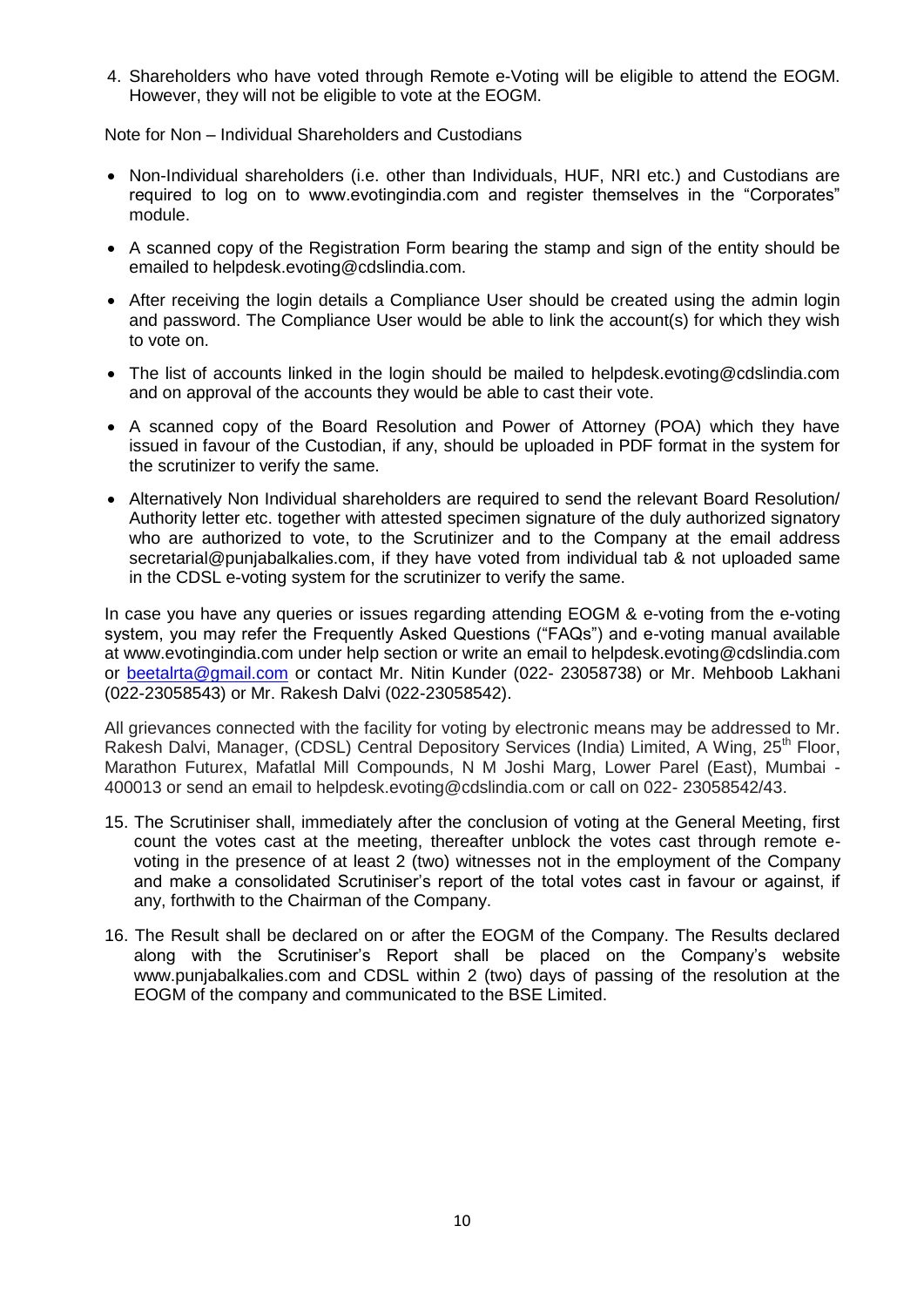# **EXPLANATORY STATEMENT**

(Pursuant to Section 102 of the Companies Act, 2013)

## **ITEM NOS. 1 and 2**

With a view to fund the capital expenditure, the Company is proposing to raise additional funds which require the increase of capital base of the Company.

Pursuant to Section 61 and 64 and Section 14 of the Companies Act, 2031, the consent of members of the Company is required for the proposed increase of the authorised share capital and consequent amendment to the Memorandum and Articles of Association of the Company. Accordingly, the Board of Directors in their meeting held on 16<sup>th</sup> March, 2021 has proposed to increase the authorised share capital of the Company from existing Rs. 40,00,00,000/- (Rupees Forty Crores) divided into 4,00,00,000 (Four Crore) Equity Shares of face value Rs. 10/- each to Rs. 70,00,00,000/- (Rupees Seventy Crores) divided into 7,00,00,000 (Seven Crore) Equity Shares of face value Rs. 10/- each ranking pari-passu in all respect with the existing Equity Shares of the Company by creation of 3,00,00,000 (Three Crore) Equity Shares of face value Rs. 10 each.

The Directors recommend the Resolutions at Item No. 1 and 2 for the approval of the members.

Copies of the relevant documents are available for inspection at the Registered Office of the Company between 11:00 a.m. to 1.00 p.m. on all working days upto the date of declaration of EOGM results.

None of the Directors and Key Managerial Personnel of the Company or their respective relatives are concerned or interested in the Resolution mentioned at Item No. 1 and 2 of the Notice except to the extent of their individual shareholding in the Company, if any.

# **ITEM NO. 3**

The Board of Directors in their meeting held on 16<sup>th</sup> March, 2021 has approved the proposal to purchase a Captive Power Plant of 35MW capacity by using second hand plant and machinery on EPC basis from Durva Infratech LLP (i) comprising of main equipment and its auxiliaries, associated equipment and system, Electrical, Instrumentation, coal handling, Ash handling, cooling water system etc. alongwith structural steel complete in all respect (as per scope of supply) at a total price of Rs. 5,600 Lakhs only plus GST (Rs. Five Thousand Six Hundred Lakhs only) and (ii) Detailed Engineering, entire Civil work including foundation and Chimney, dismantling, packing, transporting, refurbishing at Nangal, procurement of missing equipment, erection and commissioning of 35 MW Power Plant at a Lump sum price of Rs. 5,400 Lakhs only plus GST (Rs. Five Thousand Four Hundred Lakhs only) on agreed terms and conditions.

The Board has also approved that the payment for purchase of Captive Power Plant will be made in the following form:

- (a) Rs. 4,500 Lakhs in form of consideration other than cash by way of issue and allotment of 75,00,000 fully paid up equity shares of the Company on preferential basis/ private placement basis at issue price of Rs.60/- which is at a premium to the minimum price calculated in accordance with Regulation 164 of the SEBI ICDR Regulations; and
- (b) Balance amount shall be payable in by way of cash consideration.

Accordingly, approval by way of Special resolution is required in terms of Section 42 and 62(1)(c) of the Companies Act, 2013, the rules and regulations made thereunder (including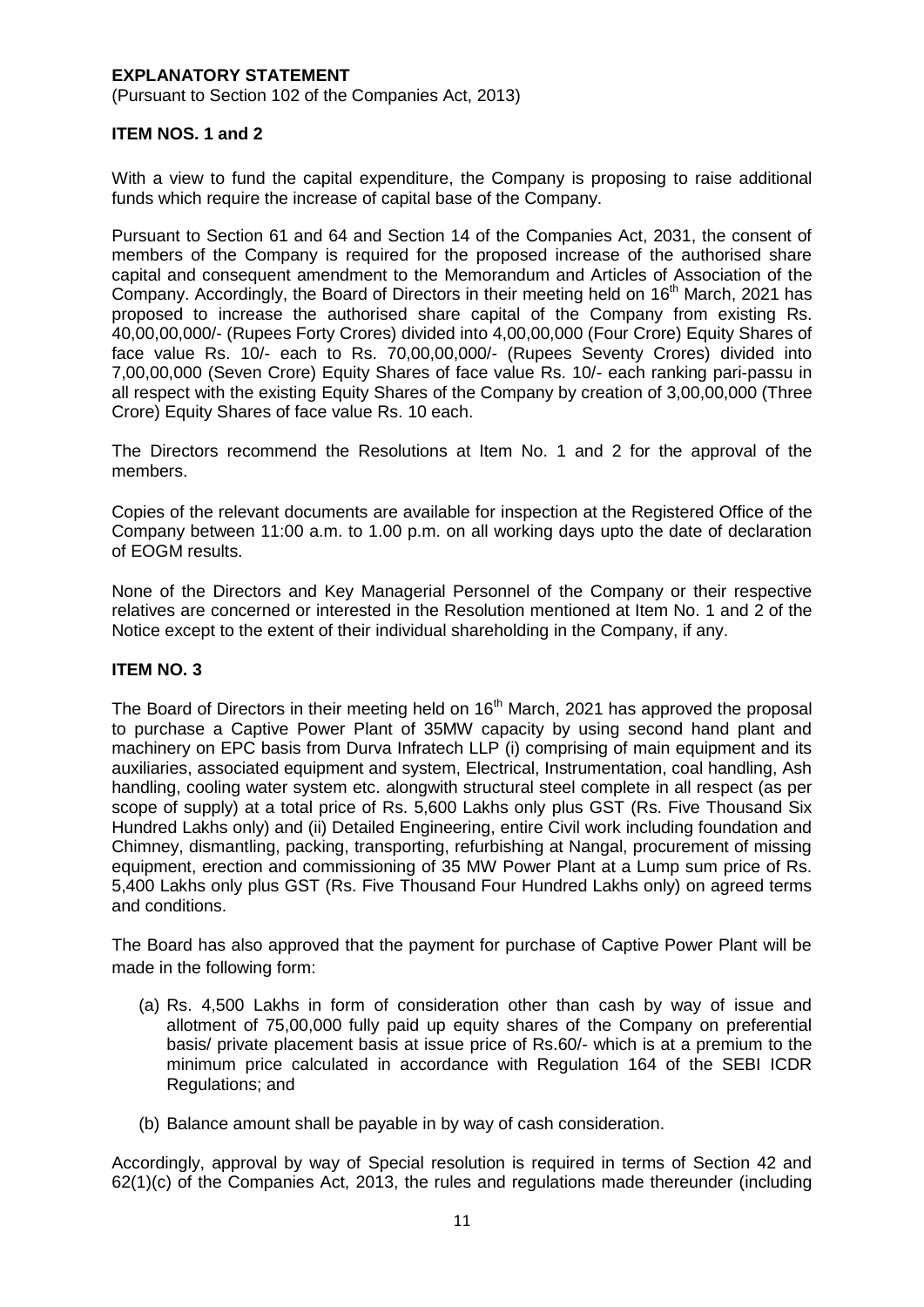any amendment thereto or re-enactment thereof for the time being in force) and Securities and Exchange Board of India (Issue of Capital and Disclosure Requirements), Regulations, 2018, to issue and allot 75,00,000 equity shares of the Company, having a face value of Rs. 10 (Rupees Ten only) each ("Equity Shares") at issue price of Rs.60/- per share which is at a premium to the minimum price calculated in accordance with Regulation 164 of the SEBI ICDR Regulations, for a total consideration not exceeding Rs, 4,500 Lakhs, on a preferential basis to the Proposed Allottee.

The details of the issue and other particulars as required in terms of SEBI ICDR Regulations and the Companies Act, 2013 and the relevant Rules are as follows:

# **(a) The Objects of the Preferential Issue:**

The object of the issue is to purchase Captive Power Plant of 35MW capacity by using second hand plant and machinery on EPC basis from Durva Infratech LLP at a total price of Rs. 5,600 Lakhs only plus GST (Rs. Five Thousand Six Hundred Lakhs only) for supply of 35 MW used Power Plant comprising of main equipment and its auxiliaries, associated equipment and system, Electrical, Instrumentation, coal handling, Ash handling, cooling water system etc. alongwith structural steel complete in all respect (as per scope of supply) and at a Lump sum price of Rs. 5,400 Lakhs only plus GST (Rs. Five Thousand Four Hundred Lakhs only) for Detailed Engineering, entire Civil work including foundation and Chimney, dismantling, packing, transporting, refurbishing at Nangal, procurement of missing equipment, erection and commissioning of 35 MW Power Plant on agreed terms and conditions.

The payment for purchase of Captive Power Plant be made in the following form:

- (a) Rs. 4500 Lakhs in form of consideration other than cash by way of issue and allotment of 7500000 fully paid up equity shares of the Company on preferential basis/ private placement basis at issue price of Rs.60/-; and
- (b) Balance amount shall be payable in by way of cash consideration.

# **(b) Type of security offered and the maximum number of security offered:**

75,00,000 Equity Shares of face value Rs. 10 (Indian Rupees Ten) each ranking paripassu in all respects with the existing fully paid up equity shares of the Company by way of preferential allotment to the Proposed Allottee.

#### **(c) Relevant Date & the basis on which Price has been arrived**

The minimum Share Price as per SEBI Formula with the relevant date 12<sup>th</sup> March. 2021 i.e. the date 30 days prior to the date on which the meeting of shareholders is held to consider the proposed preferential issue in terms of Regulation 164 of SEBI ICDR Regulations in case of preferential issue of equity shares is Rs. 57.85 per share.

The price at which shares are proposed to be issued i.e. Rs.60/- per share is higher than the minimum price indicated above, therefore the said price is in consonance with the SEBI ICDR Regulations.

#### **(d) Proposal of the Promoters, Directors or Key Management Personnel of the Company to subscribe to the offer:**

No shares are proposed to be subscribed by the Promoters, Directors or Key Management Personnel of the Company under the said preferential offer.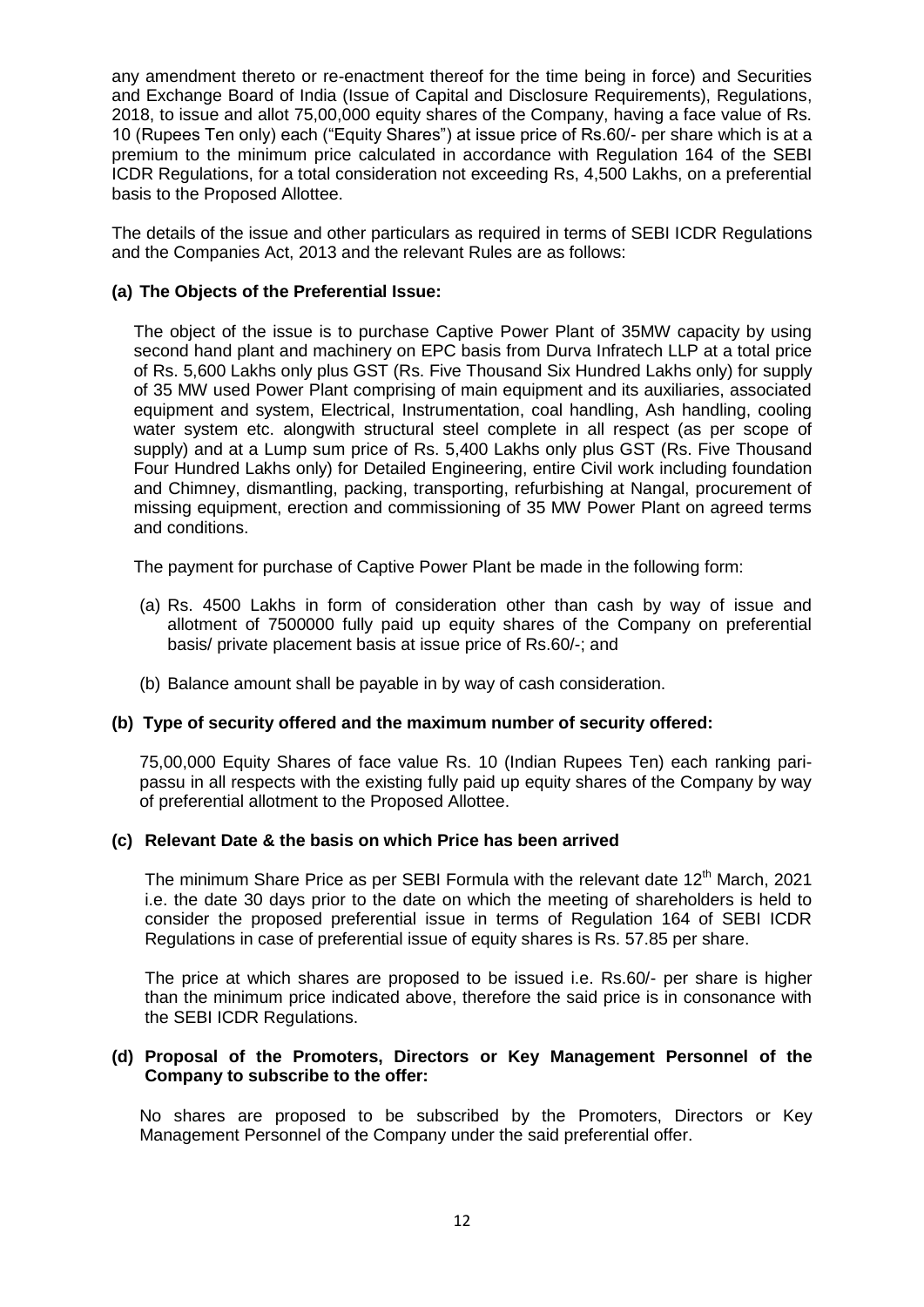| Sr. | <b>Particulars</b>                                                         | <b>Pre Preferential</b><br>Shareholding<br>pattern |        | <b>Post Preferential</b><br><b>Shareholding pattern</b> |        |  |
|-----|----------------------------------------------------------------------------|----------------------------------------------------|--------|---------------------------------------------------------|--------|--|
| No. |                                                                            | No. of<br><b>Equity</b><br><b>Shares</b>           | %age   | No. of<br><b>Equity</b><br><b>Shares</b>                | %age   |  |
| A   | <b>Promoter Shareholding</b>                                               | 1,51,96,566                                        | 48.91  | 1,51,96,566                                             | 39.40  |  |
|     | <b>Total Promoter Group holding</b><br>(A)                                 | 1,51,96,566                                        | 48.91  | 1,51,96,566                                             | 39.40  |  |
| В   | <b>Public Shareholding</b>                                                 |                                                    |        |                                                         |        |  |
|     | <b>Mutual Funds</b>                                                        | 11,650                                             | 0.04   | 11,650                                                  | 0.03   |  |
|     | <b>Financial Institutions/Banks</b>                                        | 9,400                                              | 0.03   | 9,400                                                   | 0.02   |  |
|     | <b>Insurance Companies</b>                                                 |                                                    |        |                                                         | 0.00   |  |
|     | Any other                                                                  | 3,150                                              | 0.01   | 3,150                                                   | 0.01   |  |
|     | <b>Resident Individuals</b>                                                | 1,34,56,183                                        | 43.31  | 1,34,56,183                                             | 34.89  |  |
|     | <b>Bodies</b><br>Corporate<br>(does<br>not<br>included proposed allottees) | 11,27,887                                          | 3.63   | 11,27,887                                               | 2.92   |  |
|     | <b>NRIS</b>                                                                | 4,47,857                                           | 1.44   | 4,47,857                                                | 1.16   |  |
|     | <b>Overseas Corporate Bodies</b>                                           | 20,000                                             | 0.06   | 20,000                                                  | 0.05   |  |
|     | <b>Others</b>                                                              | 7,95,951                                           | 2.56   | 7,95,951                                                | 2.06   |  |
|     | <b>Proposed allottee</b>                                                   |                                                    |        |                                                         |        |  |
|     | Durva Infratech LLP                                                        |                                                    |        | 75,00,000                                               | 19.45  |  |
|     | <b>Total Public holding (B)</b>                                            | 1,58,72,078                                        | 51.09  | 2,33,72,078                                             | 60.60  |  |
|     | Grand Total $(A) + (B)$                                                    | 3,10,68,644                                        | 100.00 | 3,85,68,644                                             | 100.00 |  |

Pre issue shareholding for the proposed allottees has been taken as on Relevant Date, i.e. March 12, 2021. Any shares purchased after the relevant date will also be locked in as per SEBI ICDR Regulations, 2018.

# **(f) Proposed time within which the allotment shall be completed**

The Equity Shares shall be allotted within a period of 15 days or such extended time, as may be approved by the Regulatory Authorities, from the date of approval of the members to the preferential issue, provided that where the said allotment is pending on account of pendency of any approval for such allotment by any regulatory authority, the allotment shall be completed within a period of 15 days from the date of receipt of such approval.

## **(g) Identity of the natural persons who are the ultimate beneficial owners of the shares proposed to be allotted and /or who ultimately control the proposed allottees; the percentage of post preferential issue that may be held by them and change in control, if any, in the Company, consequent to the preferential issue.**

The details of the Proposed Allottee are as per the following table. There will not be any change in control or the management control of the Company on account of the proposed preferential allotment of Equity Shares except a corresponding change in the shareholding pattern as well as the voting rights.

| Sr.<br>No. | <b>Proposed</b><br><b>Allottee</b> | Natural person   No.<br>who are / is the $ $ equity                   | <b>Post-Issue</b><br>of $ $ Pre-Issue<br>Shareholding*<br>Shareholding |                                             |      |                                             |      |
|------------|------------------------------------|-----------------------------------------------------------------------|------------------------------------------------------------------------|---------------------------------------------|------|---------------------------------------------|------|
|            |                                    | ultimate<br>beneficial<br>who<br>owners<br>the<br>control<br>proposed | shares to<br>be<br>allotted                                            | No.<br>οf<br><b>Equity</b><br><b>Shares</b> | %age | No.<br>οf<br><b>Equity</b><br><b>Shares</b> | %age |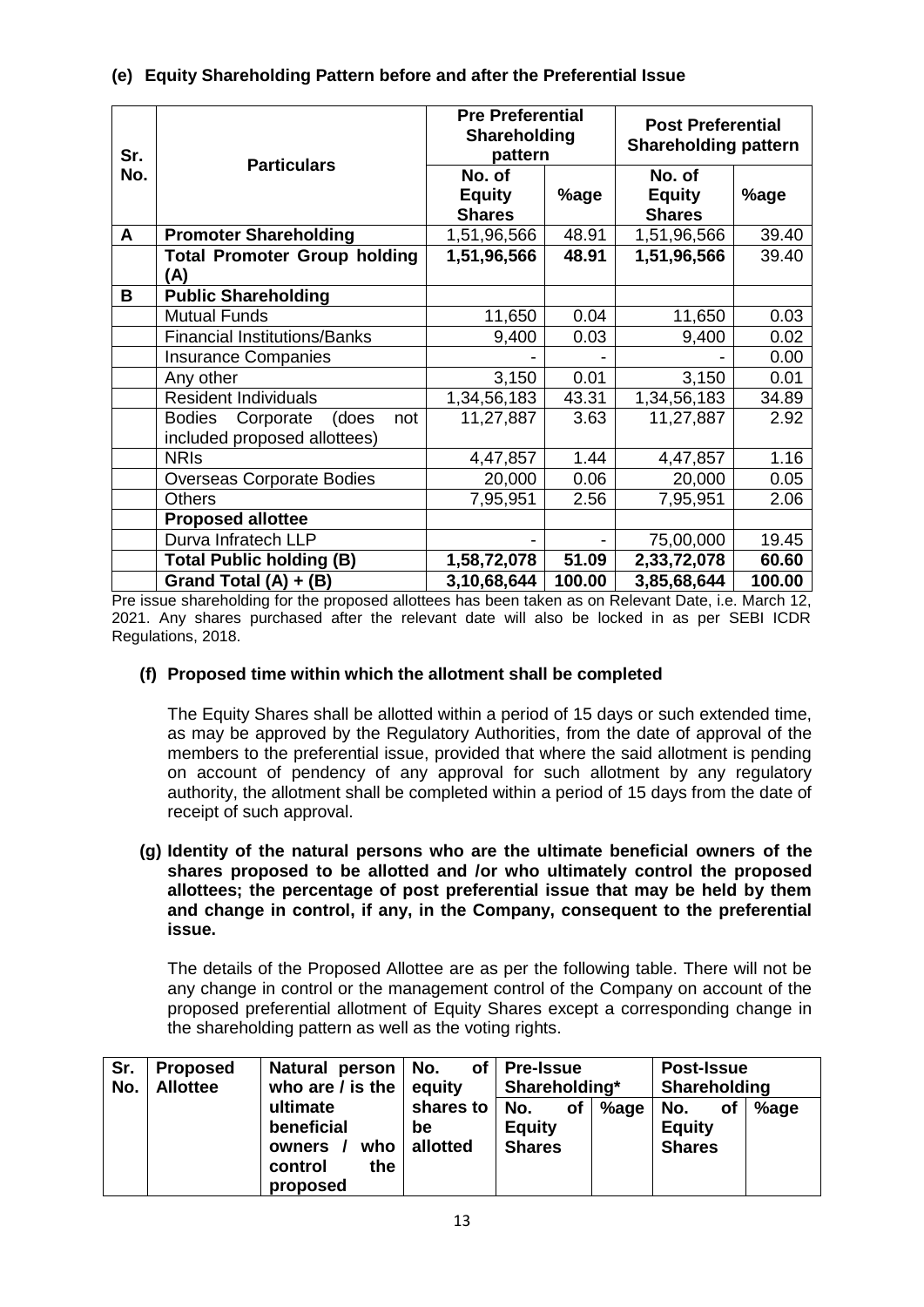|           | allottee       |                 |     |           |        |
|-----------|----------------|-----------------|-----|-----------|--------|
| Durva     | 1. Surja       | Ram   75,00,000 | Nil | 75,00,000 | 19.45% |
| Infratech | Meel (75%)     |                 |     |           |        |
| ∟LP       | 2. Purushottam |                 |     |           |        |
|           | Goel<br>Dass   |                 |     |           |        |
|           | (10%)          |                 |     |           |        |
|           |                |                 |     |           |        |

(\*) Pre issue shareholding has been taken as on Relevant Date, i.e. March 12, 2021. Any shares purchased after the relevant date will also be locked in as per SEBI ICDR Regulations, 2018.

# **(h) Undertaking by the Company**

Since the Company"s Equity Shares are listed and traded for a period more than twenty six weeks, therefore, there is no need for the Company to re-compute the price of Equity Shares in terms of the provisions of the SEBI ICDR Regulations.

### **(i) Lock-in**

The Equity Shares to be so allotted and entire pre-preferential allotment shareholding of the proposed allottee, will be subject to applicable lock-in and transfer restrictions stipulated under Regulations 167 and 168 of the ICDR Regulations.

## **(j) The justification for the allotment proposed to be made for consideration other than cash together with valuation report of the registered valuer:**

A copy of the Valuation report from the Registered Valuer, for consideration other than cash shall be open for inspection at the Registered Office of the Company between 11:00 a.m. to 1.00 p.m. on all working days upto the date of declaration of EOGM results.

#### **(k) Auditors Certificate**

A copy of the certificate of the Company"s Statutory Auditor i.e. Hari S. & Associates, certifying that the issue is being made in accordance with the requirements of the SEBI ICDR Regulations shall be open for inspection at the Registered Office of the Company between 11:00 a.m. to 1.00 p.m. on all working days upto the date of declaration of EOGM results.

### **(j) Disclosure with regard to the names of issuer, its promoter or any of its directors not appearing in the list of willful defaulter as issued by RBI.**

The Company, its promoters and its directors are not categorized as wilful defaulter(s) by any bank or financial institution or consortium thereof, in accordance with the guidelines on wilful defaulters issued by Reserve Bank of India**.**

The Directors recommends passing of the resolution as set out at Item No. 3 in the notice as Special Resolution.

None of the directors or key managerial personnel of the Company or their relatives are in any way concerned or interested, financially or otherwise, in the Resolutions set out at Item No. 3 of the Notice except to the extent of their individual shareholding in the Company, if any.

## **ITEM NO. 4**

The Board of Directors in their meeting held on 16<sup>th</sup> March, 2021 has approved to issue 54,00,000 fully paid up equity shares on preferential basis/ private placement basis to the following proposed allottees: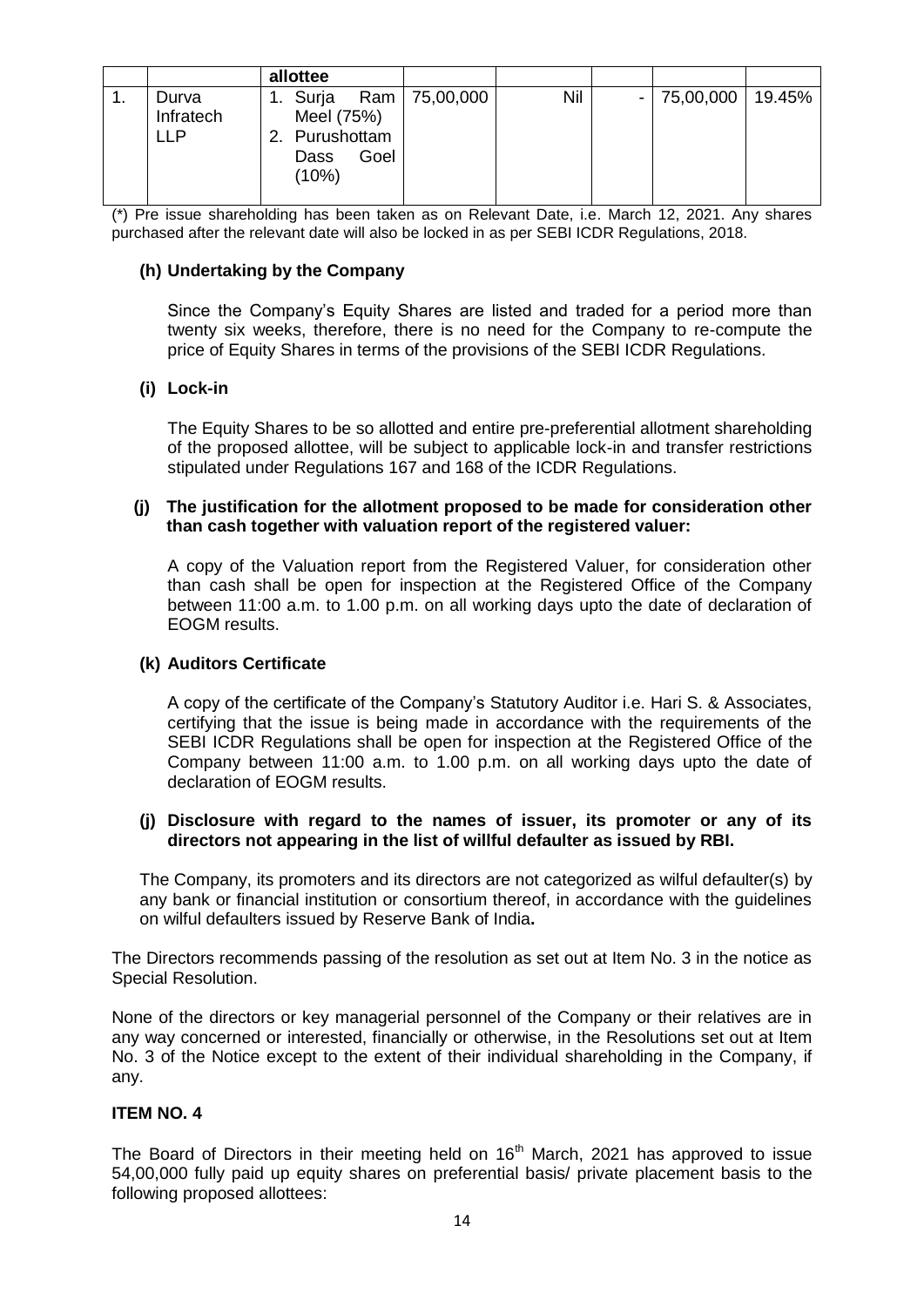| Sr. | <b>Name of Proposed Allottee</b>  | <b>No. of Shares</b> |
|-----|-----------------------------------|----------------------|
| No. |                                   |                      |
| 1.  | Plutus Wealth Management LLP      | 25,00,000            |
| 2.  | Hemlata Kamal Poddar              | 4,00,000             |
| 3.  | Arun Kumar Poddar                 | 4,00,000             |
| 4.  | Anita Kedia                       | 2,00,000             |
| 5.  | Anup Gupta                        | 2,00,000             |
| 6.  | Nand Kishore Agrawal              | 2,00,000             |
| 7.  | Rajesh Gadodia                    | 2,00,000             |
| 8.  | Rajesh Kumar Agarwal              | 2,00,000             |
| 9.  | Ratiraj Tibrewal                  | 2,00,000             |
| 10. | Shyamsunder Bharubaxn Mandawewala | 2,00,000             |
| 11. | Poonam Sunil Bagaria              | 2,00,000             |
| 12. | Amarjeet Singh Randhawa           | 2,00,000             |
| 13. | Amanpreet Sohi                    | 2,00,000             |
| 14. | Sameer Agarwal                    | 1,00,000             |
|     | Total                             | 54,00,000            |

According, approval by way of Special resolution is required in terms of Section 42 and 62(1)(c) of the Companies Act, 2013, the rules and regulations made thereunder (including any amendment thereto or re-enactment thereof for the time being in force) and Securities and Exchange Board of India (Issue of Capital and Disclosure Requirements), Regulations, 2018, to issue and allot 54,00,000 fully paid up equity shares of the Company, having a face value of Rs. 10 (Rupees Ten only) each at an issue price of Rs.60/- per shares which is at a premium to the minimum price calculated in accordance with Regulation 164 of the SEBI ICDR Regulations, for a total consideration not exceeding Rs. 3,240 Lakhs, on a preferential basis to the Proposed Allottee.

The details of the issue and other particulars as required in terms of SEBI ICDR Regulations and the Companies Act, 2013 and the relevant Rules are as follows:

#### **(a) The Objects of the Preferential Issue:**

The Object of the issue is to meet the fund requirements for acquisition of plant / machinery /equipment, completion of construction of the new corporate office of the Company and other general corporate purposes.

#### **(b) Type of security offered and maximum number of security offered:**

A maximum of 54,00,000 Equity Shares of face value Rs. 10 (Indian Rupees Ten) each ranking pari-passu in all respects with the existing fully paid up equity shares of the Company by way of preferential allotment to the Proposed Allottee.

#### **(c) Relevant Date & Basis on which Price has been arrived**

The minimum Share Price as per SEBI Formula with the relevant date  $12<sup>th</sup>$  March, 2021 i.e. the date 30 days prior to the date on which the meeting of shareholders is held to consider the proposed preferential issue in terms of Regulation 164 of SEBI ICDR Regulations in case of preferential issue of equity shares is Rs. 57.85 per share.

The price at which shares are proposed to be issued i.e. Rs.60/- per share is higher than the minimum price indicated above, therefore the said price is in consonance with the SEBI ICDR Regulations.

### **(d) Proposal of the Promoters, Directors or Key Management Personnel of the Company to subscribe to the offer:**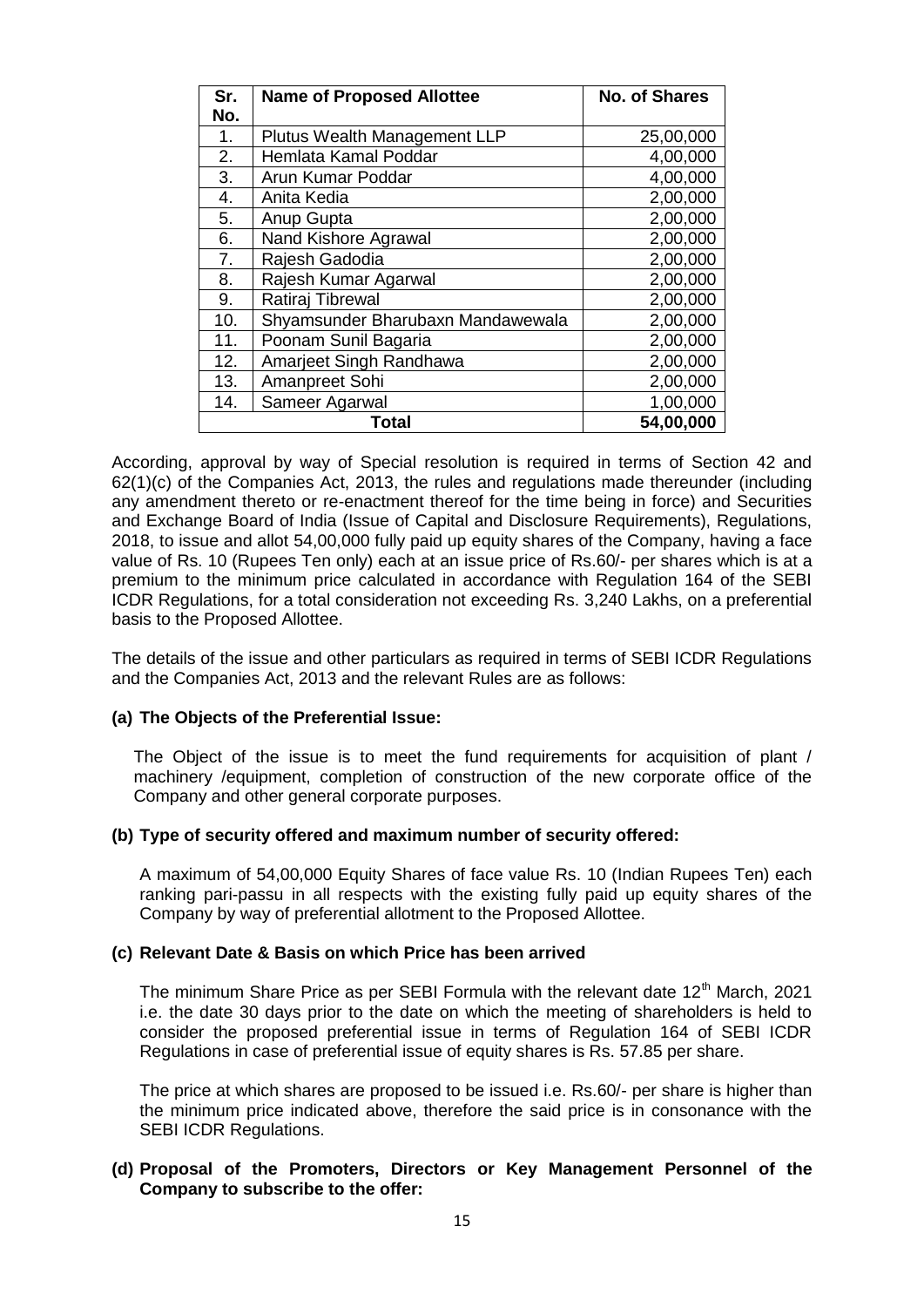No shares are proposed to be subscribed by the Promoters, Directors or Key Management Personnel of the Company under the said preferential offer.

# **(e) Equity Shareholding Pattern before and after the Preferential Issue**

| Sr.<br>No. | <b>Particulars</b>                                               | <b>Pre Preferential</b><br>Shareholding<br>pattern |       | <b>Post Issue</b><br>shareholding<br>pattern (allotment<br>of 75,00,000 shares<br>proposed under<br>item no. 3) |       | <b>Post Issue</b><br>shareholding<br>pattern (allotment of<br>75,00,000 shares<br>proposed under<br>item no. 3 and<br>54,00,000 shares<br>proposed under<br>item no. 4) |       |  |
|------------|------------------------------------------------------------------|----------------------------------------------------|-------|-----------------------------------------------------------------------------------------------------------------|-------|-------------------------------------------------------------------------------------------------------------------------------------------------------------------------|-------|--|
|            |                                                                  | No. of<br><b>Equity</b><br><b>Shares</b>           | %age  | No. of<br><b>Equity</b><br><b>Shares</b>                                                                        | %age  | No.<br><b>of</b><br><b>Equity</b><br><b>Shares</b>                                                                                                                      | %age  |  |
| A          | <b>Promoter</b><br>Shareholding                                  | 1,51,96,566                                        | 48.91 | 1,51,96,566                                                                                                     | 39.40 | 1,51,96,566                                                                                                                                                             | 34.56 |  |
|            | <b>Total</b><br><b>Promoter</b><br>holding<br>Group<br>(A)       | 1,51,96,566                                        | 48.91 | 1,51,96,566                                                                                                     | 39.40 | 1,51,96,566                                                                                                                                                             | 34.56 |  |
| B          | <b>Public</b><br>Shareholding                                    |                                                    |       |                                                                                                                 |       |                                                                                                                                                                         |       |  |
|            | <b>Mutual Funds</b>                                              | 11,650                                             | 0.04  | 11,650                                                                                                          | 0.03  | 11,650                                                                                                                                                                  | 0.03  |  |
|            | Financial<br><b>Institutions/Banks</b>                           | 9,400                                              | 0.03  | 9,400                                                                                                           | 0.02  | 9,400                                                                                                                                                                   | 0.02  |  |
|            | Insurance<br>Companies                                           |                                                    |       |                                                                                                                 |       |                                                                                                                                                                         |       |  |
|            | Any other                                                        | 3,150                                              | 0.01  | 3,150                                                                                                           | 0.01  | 3,150                                                                                                                                                                   | 0.01  |  |
|            | Resident<br>Individuals                                          | 1,34,27,783                                        | 43.22 | 1,34,27,783                                                                                                     | 34.82 | 1,34,27,783                                                                                                                                                             | 30.54 |  |
|            | Bodies Corporate<br>(does not included<br>proposed<br>allottees) | 11,27,887                                          | 3.63  | 11,27,887                                                                                                       | 2.92  | 11,27,887                                                                                                                                                               | 2.57  |  |
|            | <b>NRIS</b>                                                      | 4,47,857                                           | 1.44  | 4,47,857                                                                                                        | 1.16  | 4,47,857                                                                                                                                                                | 1.02  |  |
|            | Overseas<br><b>Corporate Bodies</b>                              | 20,000                                             | 0.06  | 20,000                                                                                                          | 0.05  | 20,000                                                                                                                                                                  | 0.05  |  |
|            | Others<br><b>Proposed</b>                                        | 7,95,951                                           | 2.56  | 7,95,951                                                                                                        | 2.06  | 7,95,951                                                                                                                                                                | 1.81  |  |
|            | allottee (as per<br>item no. 3)                                  |                                                    |       |                                                                                                                 |       |                                                                                                                                                                         |       |  |
|            | Infratech<br>Durva<br><b>LLP</b>                                 |                                                    |       | 75,00,000                                                                                                       | 19.45 | 75,00,000                                                                                                                                                               | 17.06 |  |
|            | <b>Proposed</b><br>Allottees (as per<br>item no. 4)              |                                                    |       |                                                                                                                 |       |                                                                                                                                                                         |       |  |
|            | Wealth<br><b>Plutus</b><br>Management LLP                        | $\qquad \qquad \blacksquare$                       | 0.00  |                                                                                                                 | 0.00  | 25,00,000                                                                                                                                                               | 5.69  |  |
|            | Hemlata<br>Kamal<br>Poddar                                       | $\overline{\phantom{0}}$                           | 0.00  |                                                                                                                 | 0.00  | 4,00,000                                                                                                                                                                | 0.91  |  |
|            | Kumar<br>Arun<br>Poddar                                          | $\blacksquare$                                     | 0.00  |                                                                                                                 | 0.00  | 4,00,000                                                                                                                                                                | 0.91  |  |
|            | Anita Kedia                                                      | 1,000                                              | 0.00  | 1,000                                                                                                           | 0.00  | 2,01,000                                                                                                                                                                | 0.46  |  |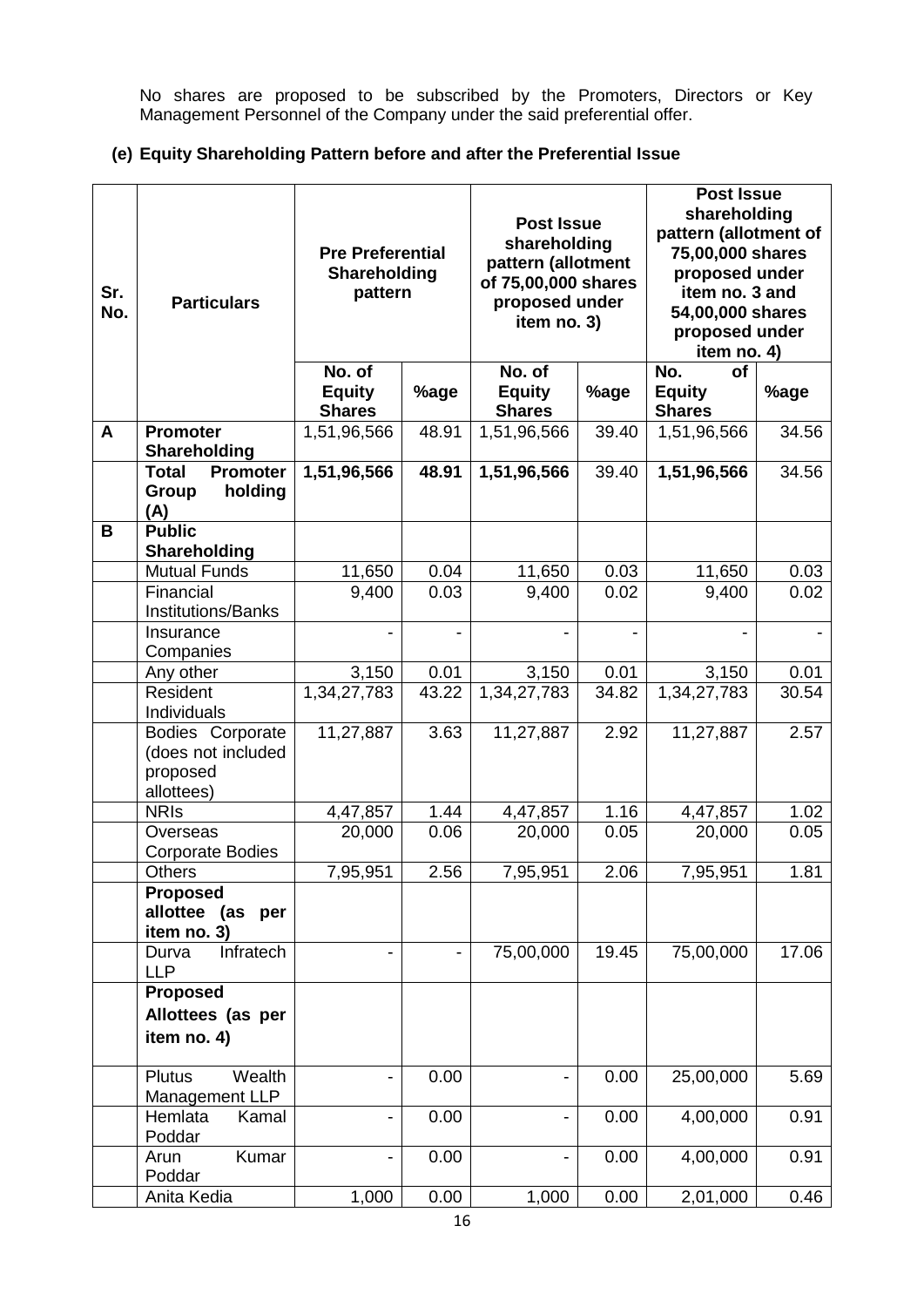| Grand Total (A) +<br>(B)                | 3,10,68,644 | 100.00 | 3,85,68,644 | 100.00 | 4,39,68,644 | 100.00 |
|-----------------------------------------|-------------|--------|-------------|--------|-------------|--------|
| holding (B)                             |             |        |             |        |             |        |
| <b>Public</b><br>Total                  | 1,58,72,078 | 51.09  | 2,33,72,078 | 60.60  | 2,87,72,078 | 65.44  |
| Sameer Agarwal                          | Ξ.          | 0.00   |             | 0.00   | 1,00,000    | 0.23   |
| Amanpreet Sohi                          | Ξ.          | 0.00   | Ξ.          | 0.00   | 2,00,000    | 0.45   |
| Singh<br>Amarjeet<br>Randhawa           | ۰           | 0.00   |             | 0.00   | 2,00,000    | 0.45   |
| Sunil<br>Poonam<br>Bagaria              | 19,900      | 0.06   | 19,900      | 0.05   | 2,19,900    | 0.50   |
| Shyamsunder<br>Bharubaxn<br>Mandawewala |             | 0.00   |             | 0.00   | 2,00,000    | 0.45   |
| Ratiraj Tibrewal                        | Ξ.          | 0.00   | -           | 0.00   | 2,00,000    | 0.45   |
| Kumar<br>Rajesh<br>Agarwal              | 1,000       | 0.00   | 1,000       | 0.00   | 2,01,000    | 0.46   |
| Agrawal<br>Rajesh Gadodia               | 2,500       | 0.01   | 2,500       | 0.01   | 2,02,500    | 0.46   |
| Kishore<br>Nand                         | 1,000       | 0.00   | 1,000       | 0.00   | 2,01,000    | 0.46   |
| Anup Gupta                              | 3,000       | 0.01   | 3,000       | 0.01   | 2,03,000    | 0.46   |

Pre issue shareholding for the proposed allottees has been taken as on Relevant Date, i.e. March 12, 2021. Any shares purchased after the relevant date will also be locked in as per SEBI ICDR Regulations, 2018.

# **(f) Proposed time within which the allotment shall be completed**

The Equity Shares shall be allotted within a period of 15 days or such extended time, as may be approved by the Regulatory Authorities, from the date of approval of the members to the preferential issue, provided that where the said allotment is pending on account of pendency of any approval for such allotment by any regulatory authority, the allotment shall be completed within a period of 15 days from the date of receipt of such approval.

**(g) Identity of the natural persons who are the ultimate beneficial owners of the shares proposed to be allotted and /or who ultimately control the proposed allottees; the percentage of post preferential issue that may be held by them and change in control, if any, in the Company, consequent to the preferential issue.**

The details of the Proposed Allottees are as per the following table. There will not be any change in control or the management control of the Company on account of the proposed preferential allotment of Equity Shares except a corresponding change in the shareholding pattern as well as the voting rights.

| Sr.<br>No. | <b>Proposed</b><br><b>Allottee</b>        | <b>Natural</b><br>who<br>person                                                                         | No.<br>of<br>equity         | <b>Pre-Issue</b><br>Shareholding*           |      | <b>Post-Issue</b><br>Shareholding           |      |  |
|------------|-------------------------------------------|---------------------------------------------------------------------------------------------------------|-----------------------------|---------------------------------------------|------|---------------------------------------------|------|--|
|            |                                           | the<br>is<br>are<br>ultimate<br>beneficial<br>owners /<br>who<br>the<br>control<br>proposed<br>allottee | shares to<br>be<br>allotted | No.<br>of<br><b>Equity</b><br><b>Shares</b> | %age | No.<br>οf<br><b>Equity</b><br><b>Shares</b> | %age |  |
| 1.         | Plutus Wealth<br>Management<br><b>LLP</b> | Limited Liability<br>Partnership<br>Designated<br><b>Partners</b><br>are                                | 25,00,000                   | -                                           | 0.00 | 25,00,000                                   | 5.69 |  |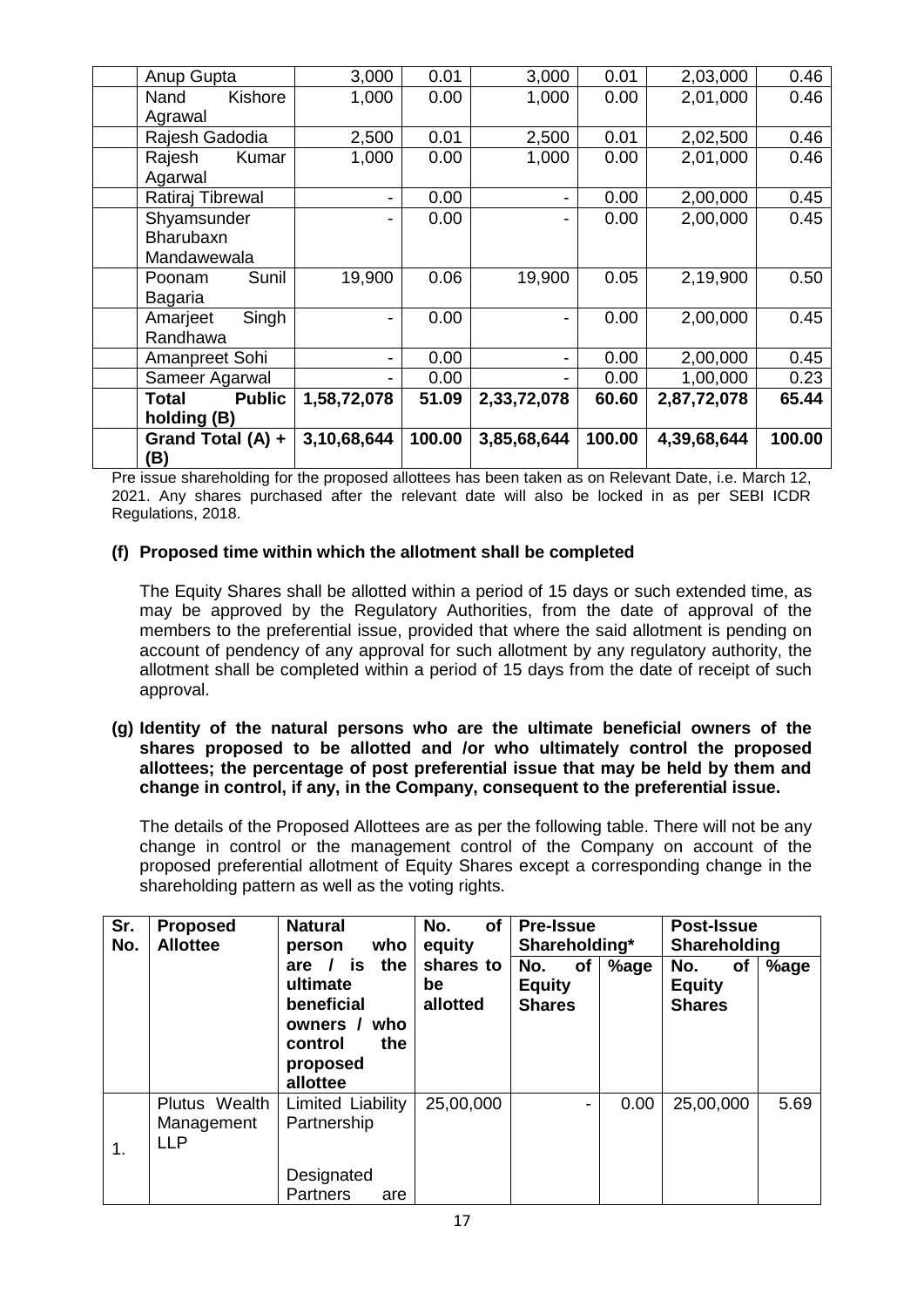|     |               | Arpit<br>Mr.  |          |                          |      |          |      |
|-----|---------------|---------------|----------|--------------------------|------|----------|------|
|     |               | Khandelwal    |          |                          |      |          |      |
|     |               | (50%) and Mr. |          |                          |      |          |      |
|     |               | Siyani Ramesh |          |                          |      |          |      |
|     |               | Keshubhai     |          |                          |      |          |      |
|     |               | (50%)         |          |                          |      |          |      |
|     | Hemlata       | Individual    | 4,00,000 | $\blacksquare$           | 0.00 | 4,00,000 | 0.91 |
| 2.  | Kamal Poddar  |               |          |                          |      |          |      |
| 3.  | Kumar<br>Arun | Individual    | 4,00,000 | -                        | 0.00 | 4,00,000 | 0.91 |
|     | Poddar        |               |          |                          |      |          |      |
| 4.  | Anita Kedia   | Individual    | 2,00,000 | 1,000                    | 0.00 | 2,01,000 | 0.46 |
| 5.  | Anup Gupta    | Individual    | 2,00,000 | 3,000                    | 0.01 | 2,03,000 | 0.46 |
| 6.  | Nand Kishore  | Individual    | 2,00,000 | 1,000                    | 0.00 | 2,01,000 | 0.46 |
|     | Agrawal       |               |          |                          |      |          |      |
| 7.  | Rajesh        | Individual    | 2,00,000 | 2,500                    | 0.01 | 2,02,500 | 0.46 |
|     | Gadodia       |               |          |                          |      |          |      |
| 8.  | Rajesh Kumar  | Individual    | 2,00,000 | 1,000                    | 0.00 | 2,01,000 | 0.46 |
|     | Agarwal       |               |          |                          |      |          |      |
| 9.  | Ratiraj       | Individual    | 2,00,000 | $\overline{\phantom{0}}$ | 0.00 | 2,00,000 | 0.45 |
|     | Tibrewal      |               |          |                          |      |          |      |
|     | Shyamsunder   | Individual    | 2,00,000 | $\blacksquare$           | 0.00 | 2,00,000 | 0.45 |
| 10. | Bharubaxn     |               |          |                          |      |          |      |
|     | Mandawewala   |               |          |                          |      |          |      |
|     | Poonam Sunil  | Individual    | 2,00,000 | 19,900                   | 0.06 | 2,19,900 | 0.50 |
| 11. | Bagaria       |               |          |                          |      |          |      |
|     | Amarjeet      | Individual    | 2,00,000 | $\overline{a}$           | 0.00 | 2,00,000 | 0.45 |
| 12. | Singh         |               |          |                          |      |          |      |
|     | Randhawa      |               |          |                          |      |          |      |
|     | Amanpreet     | Individual    | 2,00,000 | $\blacksquare$           | 0.00 | 2,00,000 | 0.45 |
| 13. | Sohi          |               |          |                          |      |          |      |
|     | Sameer        | Individual    | 1,00,000 | $\overline{\phantom{0}}$ | 0.00 | 1,00,000 | 0.23 |
| 14. | Agarwal       |               |          |                          |      |          |      |

(\*) Pre issue holding % has been calculated on 3,10,68,644 shares, i.e. without considering the impact of Item 3.

(\*\*) Pre issue shareholding has been taken as on Relevant Date, i.e. March 12, 2021. Any shares purchased after the relevant date will also be locked in as per SEBI ICDR Regulations, 2018.

#### **(h) Undertaking by the Company**

Since the Company's Equity Shares are listed and traded for a period more than twenty six weeks, therefore, there is no need for the Company to re-compute the price of Equity Shares in terms of the provisions of the SEBI ICDR Regulations.

#### **(i) Lock-in**

The Equity Shares to be so allotted and entire pre-preferential allotment shareholding of the proposed allottee, will be subject to applicable lock-in and transfer restrictions stipulated under Regulations 167 and 168 of the ICDR Regulations.

# **(j) Auditors Certificate**

A copy of the certificate of the Company"s Statutory Auditor i.e. Hari S. & Associates, certifying that the issue is being made in accordance with the requirements of the SEBI ICDR Regulations shall be open for inspection at the Registered Office of the Company between 11:00 a.m. to 1.00 p.m. on all working days upto the date of declaration of EOGM results.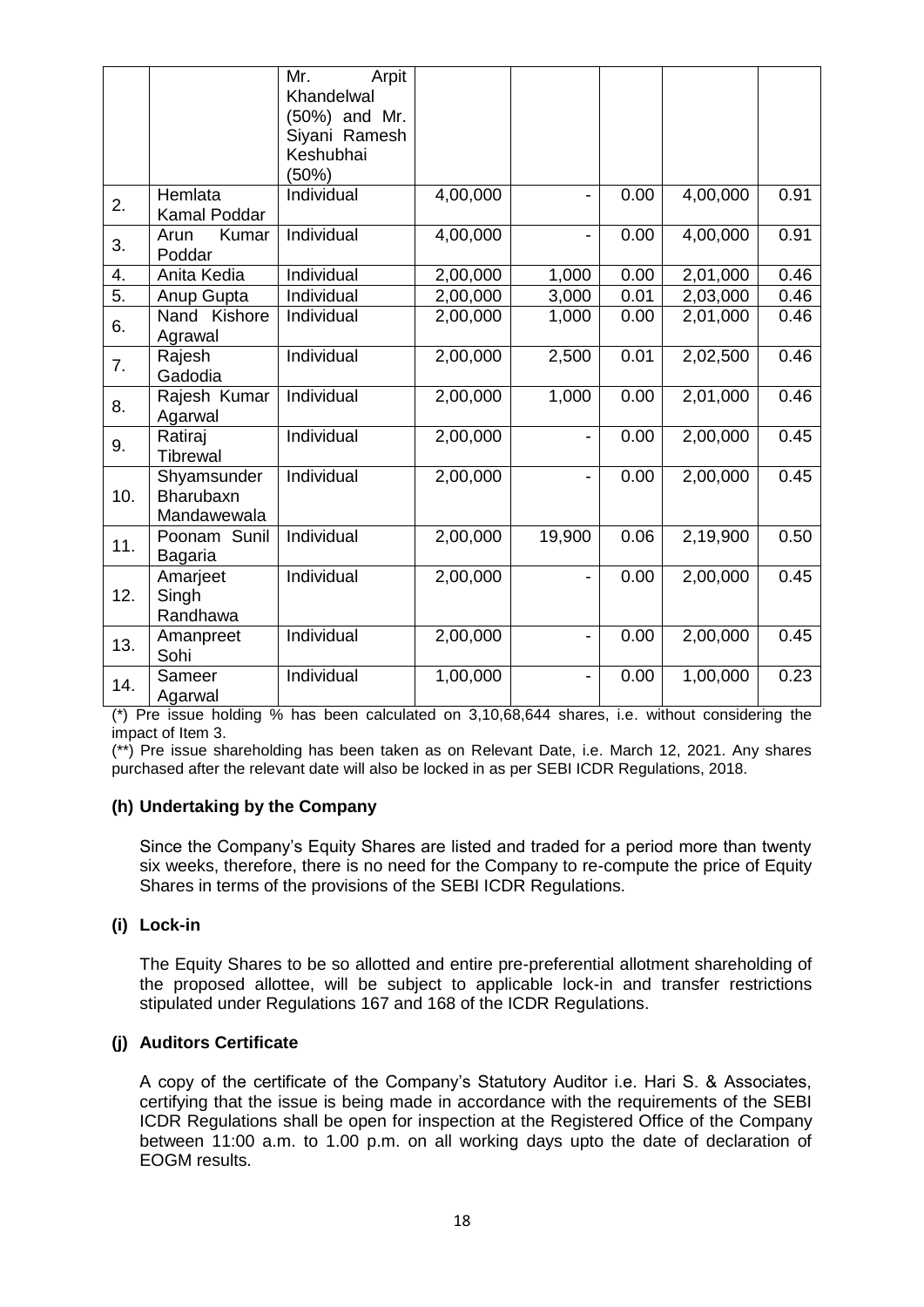## **(k) Disclosure with regard to the names of issuer, its promoter or any of its directors not appearing in the list of willful defaulter as issued by RBI.**

The Company, its promoters and its directors are not categorized as wilful defaulter(s) by any bank or financial institution or consortium thereof, in accordance with the guidelines on wilful defaulters issued by Reserve Bank of India**.**

The Directors recommends passing of the resolution as set out at Item No. 4 in the notice as Special Resolution.

None of the directors or key managerial personnel of the Company or their relatives are in any way concerned or interested, financially or otherwise, in the Resolutions set out at Item No. 4 of the Notice except to the extent of their individual shareholding in the Company, if any.

# **ITEM NO. 5**

The members had authorised the Company to borrow from time to time a sum not exceeding Rs. 250 Crores (Rupees Two Hundred Fifty Crores only) on such terms and conditions as it may deem fit under Section 180(1)(c) of the Companies Act, 2013 vide resolution passed in the Annual General Meeting held on 29<sup>th</sup> September, 2014. The Company plans to expand its operations in future. Also the Company continues to invest in the maintenance, expansion and up-gradation of its plant for improving asset quality which would enhance shareholder value in the future.

The Company endeavours to maintain a capital structure which would be consistent with its cash flows while optimizing the cost of capital which drives its selection of financing instruments. The Company is therefore, seeking approval from the shareholders of the Company for an enhancement in its borrowing ability including the ability to privately place debt securities (convertible into equity or otherwise) in the international and domestic capital markets. The pricing for any instrument which may be issued by the Company on the basis of these resolutions will be done by the Board or a Committee thereof in accordance with applicable laws including SEBI (ICDR) Regulations and foreign exchange regulations as may be applicable.

It is proposed to increase the borrowing limits to enable the Directors to borrow monies, provided that the total amount so borrowed by the Board shall not at any time exceed Rs. 500 crores or the aggregate of the paid up capital and free reserves of the Company, whichever is higher. The Company shall ensure that the debt equity ratio of the Company, at all times, will be within prudent limits. It is necessary to obtain fresh approval of the shareholders by means of a Special Resolution.

The Directors recommends passing of the resolution as set out at Item No. 5 in the notice as Special Resolution.

None of the directors or key managerial personnel of the Company or their relatives are in any way concerned or interested, financially or otherwise, in the Resolutions set out at Item No. 5 of the Notice except to the extent of their individual shareholding in the Company, if any.

# **ITEM NO. 6**

As per the provisions of Section 180(1)(a) of the Companies Act, 2013, a company shall not sell, lease or otherwise dispose of the whole or substantially the whole of the undertaking of the company or where the company owns more than one undertaking, of the whole or substantially the whole of any of such undertakings, unless approval of the Members is obtained by way of a Special Resolution.